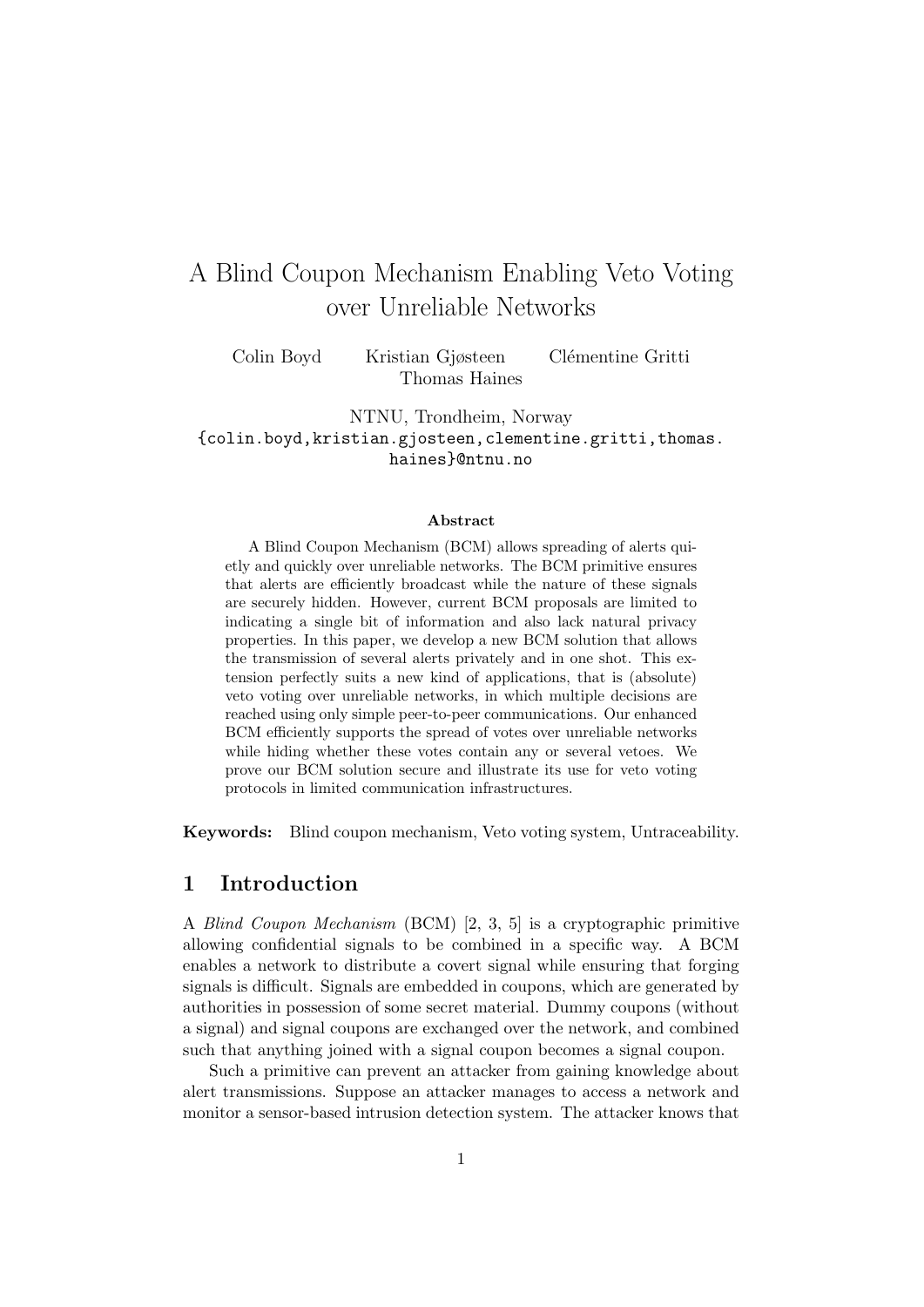she is safe until the sensors transmit an alert. Therefore, the system requires a confidential and efficient alert transmission to prevent the attacker from withdrawing and removing her tracks in a timely manner.

The BCM notion was first introduced by Aspnes et al. [2, 3] and recently improved by Blazy and Chevalier [5]. A BCM includes a verification algorithm that checks whether a coupon is valid, and a combining algorithm that takes as inputs two valid coupons and outputs a coupon. The output coupon is signal (with high probability) if and only if at least one of the inputs is signal. A BCM should satisfy two security properties: indistinguishability (an attacker cannot distinguish between dummy and signal coupons) and unforgeability (an attacker cannot create a signal coupon unless it has another signal coupon as input).

#### 1.1 Generalized BCMs

Previously proposed BCMs use coupons which can only transmit one bit of information, for example whether an alert has occurred or not. When we consider using BCMs in different applications we may want to have coupons which can signal multiple events. Even in the original application of quietly spreading alerts, it may be useful to be able to indicate additional information on which kind of alert is relevant. We therefore propose a generalized definition of BCMs allowing multiple signals. A trivial way to instantiate our generalized BCM is to use multiple instances of a standard BCM, but we would like also to remain as efficient as possible. Therefore we proposed a construction for a generalized BCM which adds minimally to the overhead for the currently most efficiently known BCM construction.

We are also interested in stronger security for BCMs. Previous BCM analysis [2, 3, 5] considers only indistinguishability and unforgeability as relevant security properties, ignoring the privacy of the agents contributing coupons. Malicious spotters may attempt to track and follow coupons and thus gain information on individual choices. The original BCM construction [2, 3] even suffers from the creation of traceable coupons if key generation is dishonest. Hence, there is a clear lack of privacy notion in [2, 3, 5], and we therefore add the notion of untraceability to the useful security properties of BCMs.

As a useful new application for our generalized BCM, we propose a novel voting protocol. One way to look at a BCM is that signal coupons override dummy coupons – once a signal coupon has been added, the dummy coupons are irrelevant. In a sense this means that the signal coupons veto the effect of dummy coupons. This observation suggests that a BCM is a natural foundation for (absolute) veto voting [17, 14, 4]. In general, voting systems are designed for elections launched in reliable communication infrastructures to support interaction with central servers. Nevertheless, in some situations, only limited connectivity is available and continuous and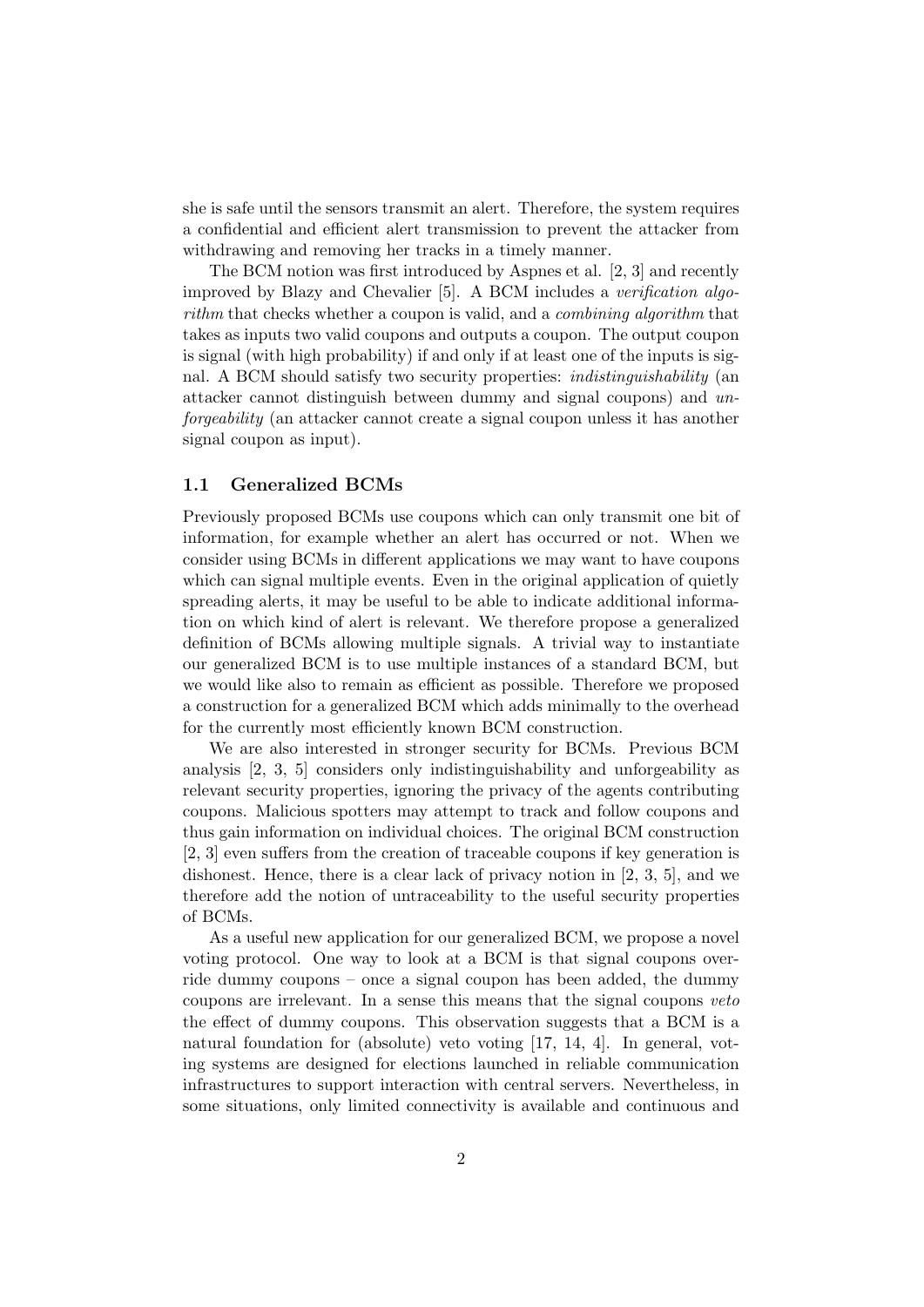local tallying is needed. These restrictive communication infrastructures require to broadcast vetoes quietly and quickly, while the nature of these votes must be securely hidden, allowing us to exploit the untraceability property of our generalized BCM. We depict below a plausible scenario that requires a voting system that fully operates under such conditions.

One could assume that communication channels between system users are secure. Nevertheless, we must defend the system against dishonest participants, who may not forward the received coupons or being curious about others' choices. Hence such an assumption will not help. One could also attempt to encrypt veto coupons and return them to the authorities via peer-to-peer channels, but that would require solving problems related to traceability and privacy similar to those needed in designing a BCM.

## 1.2 A BCM-Friendly Voting Scenario

A political demonstration is calling for a change of government. The organizers wish demonstrators to express their choices on elements of their new plan. Elements could be whether a demonstration should be scheduled on the coming Saturday. Several parameters may disrupt the voting process and influence the underlying system. For instance, the government may respond to the demonstration by either turning off the mobile phone network or jamming the usable radio frequencies, making radio communication impossible. Although QR-codes with cameras enable a low-bandwidth peer-to-peer communication, the latency is too large to allow reasonable adhoc networks. Therefore, the system requires other tools to overcome such communication constraints.

Furthermore, the government must not be able to infiltrate the demonstration network, and to forge a veto canceling any further demonstration. In addition, the organizers running the veto elections may move continuously, and therefore, should sample current veto states from any physical location in the demonstration at any time. Not all demonstrators trust the organizers, and information on who vetoed what may have bad consequences (e.g. being registered in police files as a potential governmental opponent). Hence, privacy and untraceability properties must be guaranteed.

The above scenario motivates the design of a veto voting system in unreliable network infrastructures. During a setup phase, the organizers, seen as election authorities, distribute ballots to demonstrators, seen as voters. These ballots are pre-marked as either blank or carrying veto(es). During a voting phase, the demonstrators interact using limited peer-to-peer communications, and make their choices, for instance regarding demonstration cessation. They are assured to remain anonymous, hence avoiding political friction among them. Once the voting phase is over, the organizers sample votes by interacting with the demonstrators, and recover the veto results.

Such a veto voting system will enable demonstrators to veto even under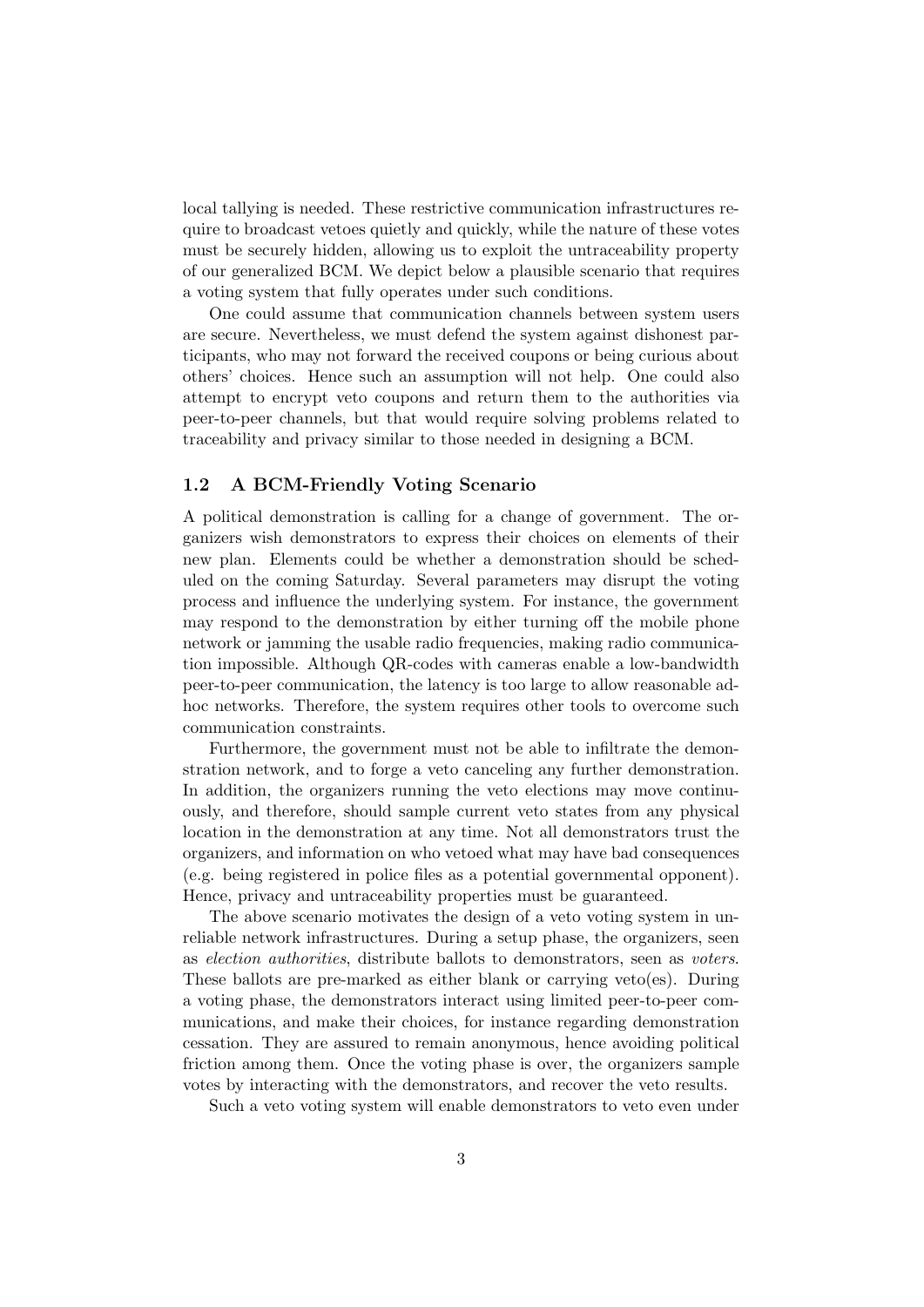the following attacks or constraints from the government. The system will continue to operate successfully, even if the government disturbs the network. Attackers may also attempt to infiltrate the network; however, as an outsider, it will not be able to disrupt the voting process.

## 1.3 Proposed Solution

Our BCM solution is based on that of Blazy-Chevalier [5] which offers attractive features of strong indistinguishability, unforgeability and applicability to real contexts. We enhance this BCM to allow the transmission of multiple signals in one coupon, only adding one extra group element per signal. We also define a new security property, namely untraceability, and prove that our solution satisfies it. This property precludes an attacker to track, follow and distinguish transmitted coupons.

In addition, we show that veto elections arise as a natural application of BCM. We design a peer-to-peer veto voting system based on our improved BCM, enabling the spread of coupons containing (possibly multiple) veto(es).

- During the setup phase, dummy coupons, representing a *blank* vote, and signal coupons, representing a veto vote, are distributed to voters by the authorities via secure communication channels (this is the only phase where such feature must be guaranteed).
- The voters first spread their dummy coupons. Communication channels no longer need to be secure. This is to create a continuous flow of coupons during the entire voting phase, and prevent attackers to distinguish blank and veto votes from a possible discontinuity in spreading them. Whenever a voter decides to veto on some action(s), she uses the appropriate signal coupon and spreads it around her.
- Voters continuously exchange their coupons with their neighbors, ensuring the aforementioned continuous flow. Upon receiving a neighbor's coupon, a voter combines it with her current coupon, and gets an updated coupon, that is then spread around her. One fundamental property of our veto election is that an output coupon is signal (veto) if at least one input is signal. Moreover, one veto is enough to stop an action, and thus vote counting is not required.
- The election authorities intercept coupons at random time from random voters and decode them to obtain veto results. Once a veto is received, this is enough to unilaterally stop the associated action.

Figure 1 illustrates our veto voting system based on BCM. Several election authorities jointly create and distribute initial coupons to the voters. Voters form a network where peer-to-peer communications are possible but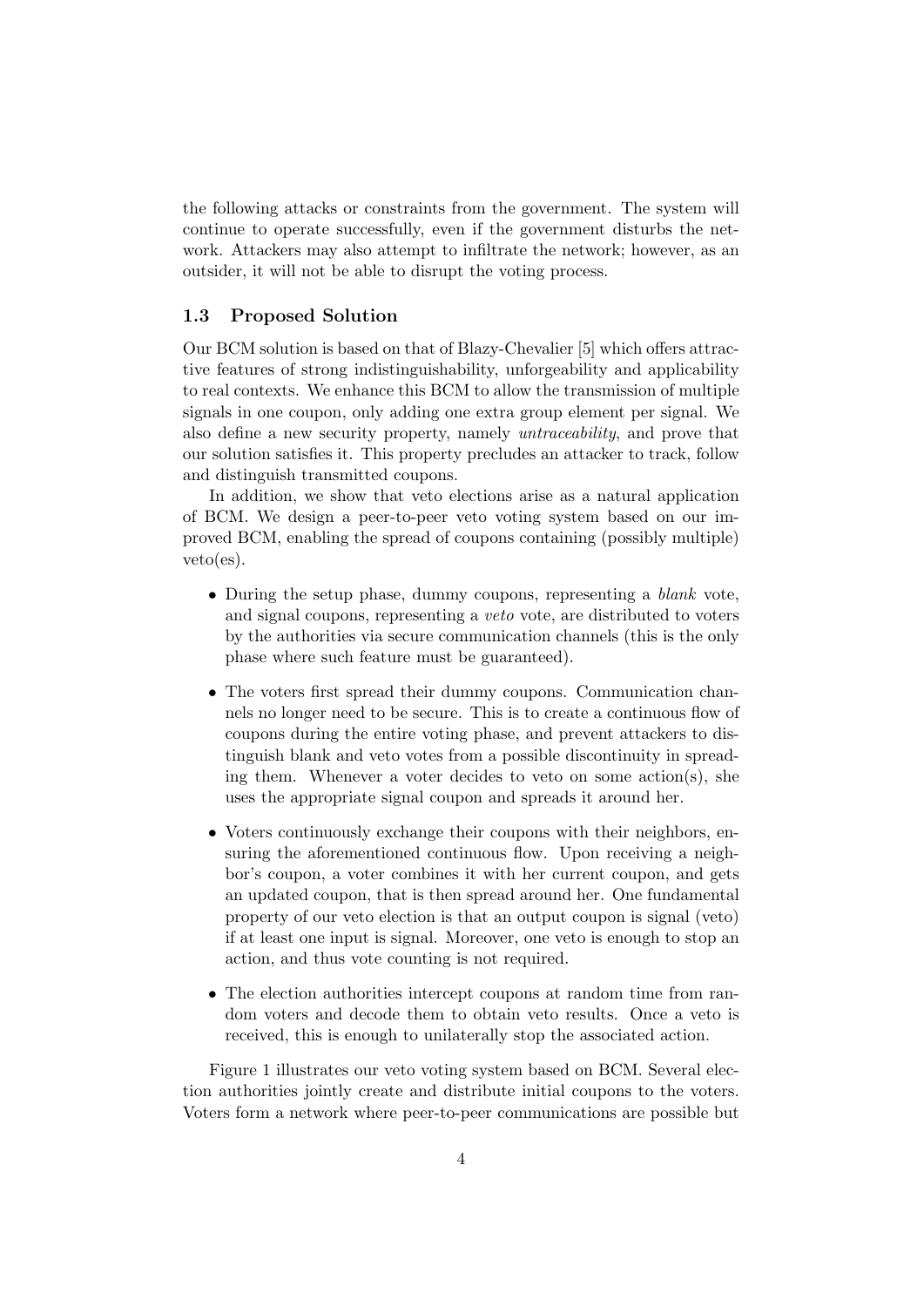

Figure 1: Veto voting system based on BCM.

limited. Voters spread their coupons around them such that the resulting flow is continuous. From the magnifying glass, we observe that the voter  $V2$ has collected coupons c1, c2 and c3 from other voters. She wishes to use her coupon c4 for voting. She then emits coupon c5 to her neighbors, that is a combination of  $c1$ ,  $c2$ ,  $c3$  and  $c4$ . The voter V3 has received coupon  $c5$  and combines it with his own coupon  $c6$ , and spreads the resulting coupon  $c7$ around him. Once the voting phase is over, the election authorities intercept final coupons from the voters and jointly decode them to obtain the veto results.

#### 1.4 Related Work

Blind Coupon Mechanism. Aspnes et al. [2, 3] introduce BCM as an AND-homomorphic authenticated bit commitment scheme. The authors construct their scheme based on an abstract group structure  $(U, G, D)$  such that U is a finite set,  $G \subseteq U$  is a cyclic group and D is a proper subgroup of G. The elements in D are dummy coupons and the elements in  $G \setminus D$  are signal coupons. The scheme is proved secure with relation to indistinguishability and unforgeability based on the subgroup membership and subgroup escape problems respectively. The subgroup escape problem [2, 3] is defined as follows: Given a generator for D (but not G), find an element of  $G \setminus D$ . The problem seems hard on certain groups with bilinear pairings and on elliptic curves over the ring  $\mathbb{Z}_n$ .

Recently, Blazy and Chevalier [5] propose a more efficient and more secure scheme compared to that of Aspnes et al. [2, 3] by setting their scheme in a group of prime order instead of composite order, and by relying on standard assumptions. They design a simple BCM scheme that is OR-homomorphic and combine this scheme with a new version of the linearly homomorphic Structure-Preserving Signature (SPS) scheme [18] to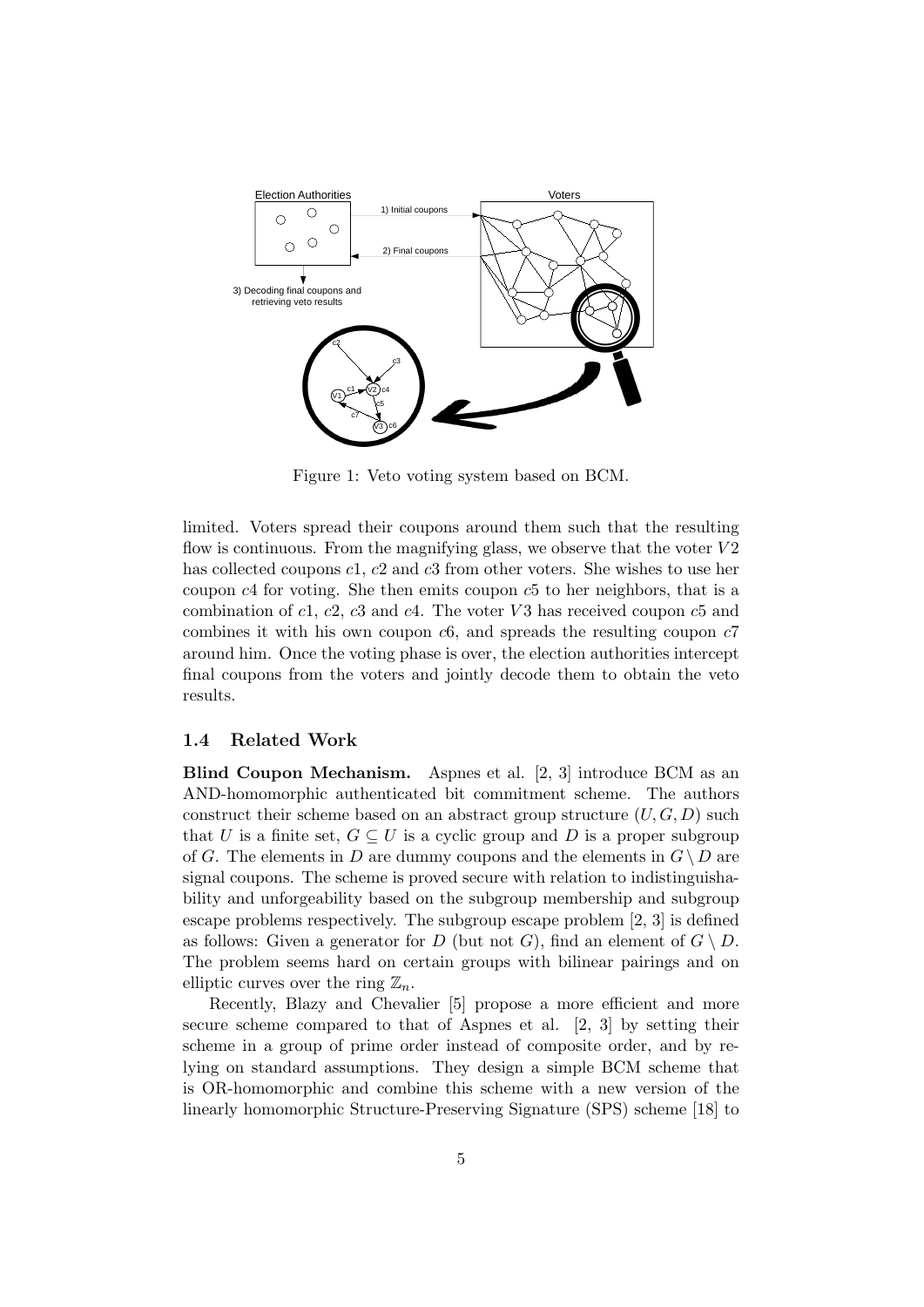obtain their full, AND-homomorphic BCM scheme. Blazy-Chevalier scheme is proved indistinguishable under the Decisional Diffie-Hellman assumption and is statistically unforgeable.

Nevertheless, implementing a veto protocol over constrained networks using Blazy-Chevalier BCM technique generates computational and communication burdens and impedes its operation. Since we aim to develop veto voting in restrictive peer-to-peer communication infrastructures, we need to extend the aforementioned solution to permit secure and efficient multiple veto broadcast and guarantee practical performance.

Veto Voting. In a reformulation of the famous Dining Cryptographers  $(DC)$  problem introduced by Chaum [9], Hao and Zieliński [14] consider the following problem. Three cryptographers wish to know among NSA and them, who has not paid for the dinner, such that all the participants are enabled to pay anonymously. If one participant votes with a veto, then one of the cryptographers has paid for the dinner; otherwise, NSA has paid. A protocol for the statement that no cryptographer has paid is thus similar to anonymous veto protocols  $[17, 13, 7]$ . Hao and Zieliński  $[14]$  present a protocol, named Anonymous Veto Network (AV-net), to solve the reformulated problem. Compared to the DC network solution [9], AV-net does not require secret channels, does not encounter message collisions and is more resistant to disruptions.

The Kiayias-Yung protocol [17] for veto elections considers a tally without any veto votes as a 0-vote. A voter who wants to veto actually votes on a non-zero random element from  $\mathbb{Z}_p$ , for a prime p, and if no voter has vetoed, then the tally is 0. One security issue is that any voter can check whether she is the only one who vetoed using her random element [13]. Groth [13] improves the Kiayias-Yung protocol while publishing a smaller amount of data. However, the number of rounds depends on the number of voters, while it is constant in the original Kiayias-Yung protocol [17]. Brandt [7] bases his veto protocol on a technique used for secure multi-party computation applications. While it allows to define a boolean-OR function, solving the function remains complex and expensive.

Hao and Zieliński's AV-net [14] outperforms existing anonymous veto protocols [17, 13, 7] regarding the number of rounds, computational load and bandwidth usage. Nevertheless, the solution [14] still requires two rounds on voters' side: a first round to send a seed with its proof (preparation phase), and a second round to actually vote (voting and self-tallying phase). To reduce to one round, the preparation phase should be executed only once [11]: voters agree on some parameters before several elections, and use these parameters for all the elections they are participating in.

AV-net [14] also suffers from two issues related to fairness and robustness. First, a voter who has submitted a veto can find out whether there are any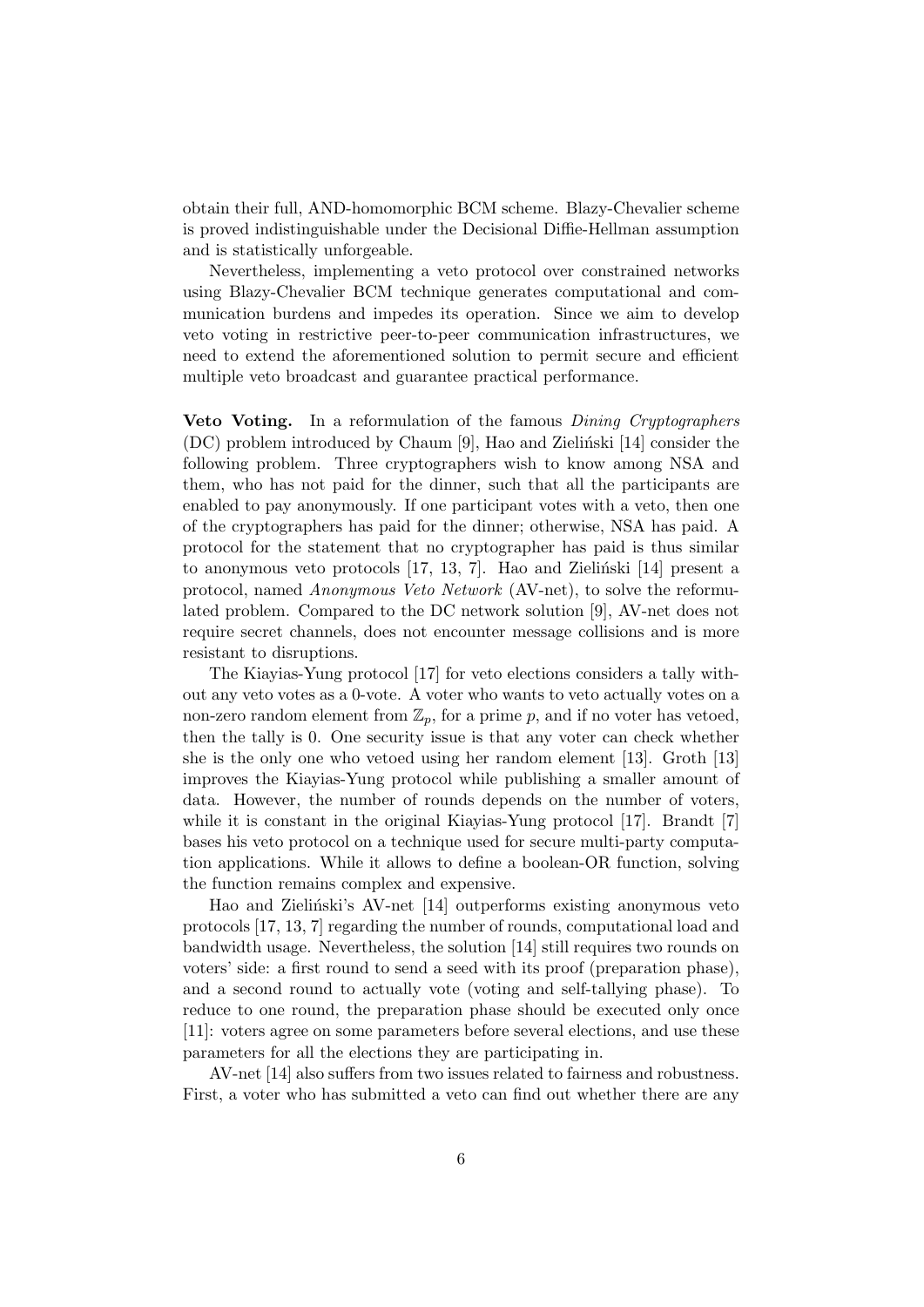other voters who vetoed. Second, the last voter submitting a vote is able to pre-compute the boolean-OR result before submission, allowing the last voter to change the vote according to that pre-computation. Khader et al. [16] propose a variant Hao-Zieliński protocol [14] to provide aforementioned missing properties (by adding a commitment round and a recovery round respectively). Their variant also assumes authenticated public channels to prevent multiple voting and to guarantee voters eligibility. Later, Bag et al. [4] extend further to avoid the fairness and robustness limitations of the previous work, but now maintaining the advantage of a two-round protocol. Indeed, Bag et al.'s solution [4] achieves similar system complexities to AVnet [14], while binding voters to their votes in the very first round, canceling the possibility of runtime changes to any of the inputs. In addition, at the end of the voting phase, voters are not able to learn more than the output of the boolean-OR function and their own votes.

We see that earlier veto voting systems need fairly reliable networks or a sequential round structure in order to work. Neither is available in our scenarios, where connectivity is unreliable and we need continuous and local tallying.

#### 1.5 Contributions

Our paper contains contributions to the design of both a secure BCM scheme and a veto voting system. More precisely, we provide a new BCM construction (Section 3) that allows for transmitting multiple signals in one coupon, rather than in separate coupons. We prove it secure according to indistinguishability and unforgeability properties. We also define the notion of untraceability, as an enhancement of the privacy in BCM, and prove that our solution satisfies it. Then, we show that veto voting arises as a straight application of BCM (Section 4). We present a peer-to-peer veto voting protocol over unreliable networks based on our solution.

# 2 Building Blocks

#### 2.1 Preliminaries

In this section, we introduce the mathematical tools and assumptions that our BCM construction and security proofs use.

Bilinear Group and Pairing. Our extended BCM relies on pairingbased cryptography. Let  $\mathbb{G}_1$ ,  $\mathbb{G}_2$  and  $\mathbb{G}_T$  be three cyclic groups of prime order p. A pairing e is a map  $e : \mathbb{G}_1 \times \mathbb{G}_2 \to \mathbb{G}_T$  which satisfies the following properties:

• Bilinearity: Given  $g_1 \in \mathbb{G}_1$ ,  $g_2 \in \mathbb{G}_2$  and  $a, b \in \mathbb{Z}_p$ ,  $e(g_1^a, g_2^b)$  $e(g_1, g_2)^{ab}$ ;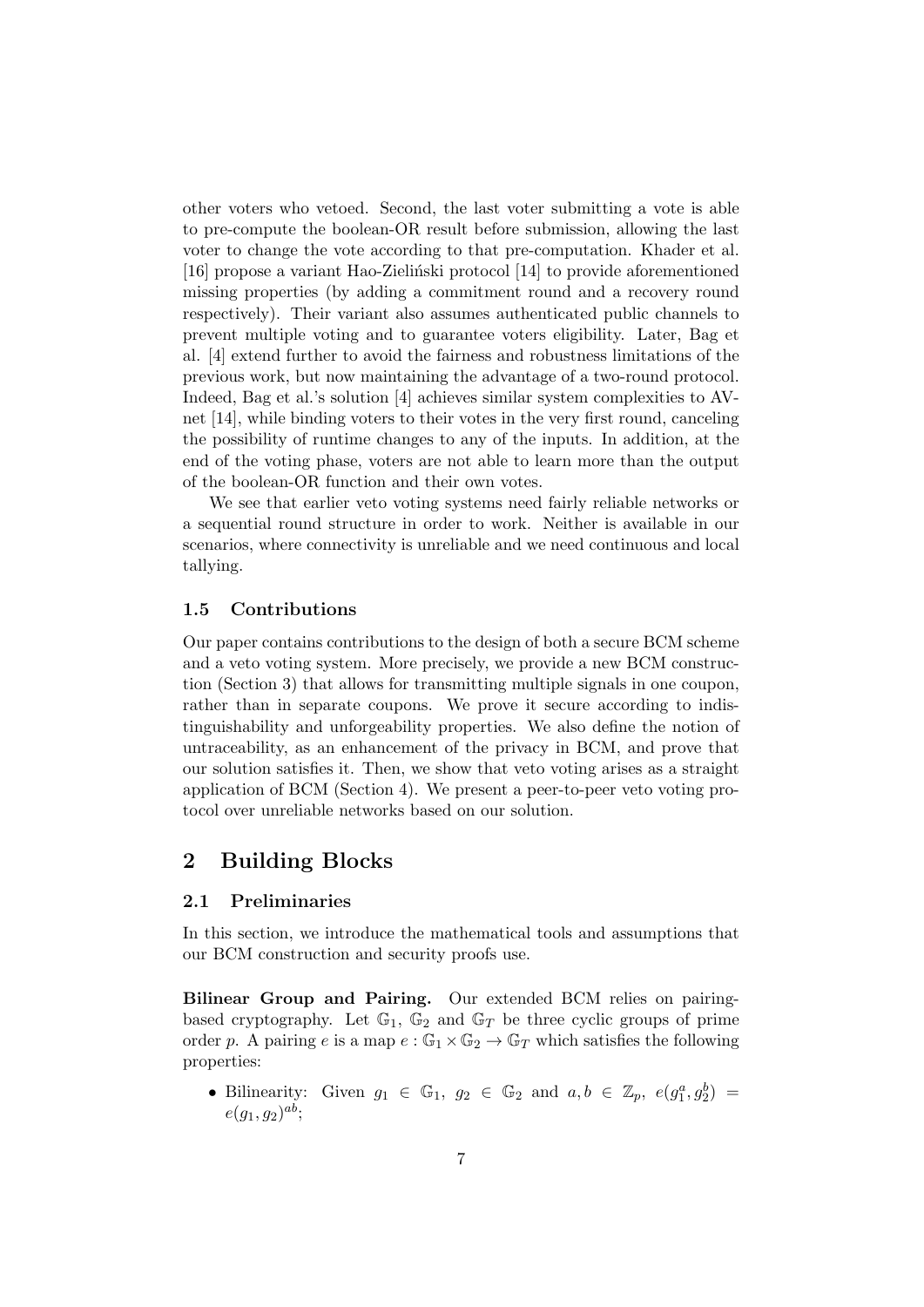- Non-degeneracy: There exist  $g_1 \in \mathbb{G}_1$  and  $g_2 \in \mathbb{G}_2$  such that  $e(g_1, g_2) \neq$  $1_{\mathbb{G}_T}$ ;
- Computability: There exists an efficient algorithm to compute  $e(q_1, q_2)$ for all  $g_1 \in \mathbb{G}_1$  and  $g_2 \in \mathbb{G}_2$ .

n-Decisional Diffie-Hellman Exponent (n-DDHE) Assumption. Our scheme is proven untraceable assuming that the  $n$ -DDHE problem is hard. Let  $\mathbb{G}_1$  be a cyclic group of prime order p and  $g_1$  be a generator of that group. The DDHE assumption [6, 15] compares the real and random distributions:

DHE<sub>n</sub> = {
$$
\{g_1^{\nu^i}\}_{1 \leq i \leq n}, g_1^{\nu^{n+1}}; \nu \in_R \mathbb{Z}_p
$$
} DHE<sub>n</sub><sup>s</sup> = { $\{g_1^{\nu^i}\}_{1 \leq i \leq n}, g_1^{\mu}; \nu, \mu \in_R \mathbb{Z}_p$ }

A  $(T, \varepsilon)$ -distinguisher for  $\mathbb{G}_1$  is a probabilistic Turing Machine  $\Delta$  running in time T that, given an element X of either  $DHE_n$  or  $DHE_n^{\$}$ , outputs 0 or 1 such that:

$$
Adv_{\mathbb{G}_1}^{ddhen}(\Delta) = |\Pr[\Delta(X) = 1, X \in \mathsf{DHE}_n] - \Pr[\Delta(X) = 1, X \in \mathsf{DHE}_n^{\$}]| \ge \varepsilon
$$

The DDHE problem is  $(T, \varepsilon)$ -intractable if no  $(T, \varepsilon)$ -distinguisher for  $\mathbb{G}_1$ exists.

n-Multi-Decisional Diffie-Hellman (n-MDDH) Assumption. Our scheme is proven indistinguishable assuming that the  $n$ -MDDH problem is hard. Let  $\mathbb{G}_1$  be a cyclic group of prime order p and  $g_1$  be a generator of that group. The MDDH assumption [8] compares the real and random distributions:

$$
\text{MDH}_{n} = \{g_1^{x_0}, \{g_1^{x_j}\}_{1 \leq j \leq n}, \{g_1^{x_0x_j}\}_{1 \leq j \leq n}; x_0, x_j \in_R \mathbb{Z}_p, 1 \leq j \leq n\}
$$
  
\n
$$
\text{MDH}_{n}^{\$} = \{g_1^{x_0}, \{g_1^{x_j}\}_{1 \leq j \leq n}, \{g_1^{r_{0,j}}\}_{1 \leq j \leq n}; x_0, x_j, r_{0,j} \in_R \mathbb{Z}_p, 1 \leq j \leq n\}
$$

A  $(T, \varepsilon)$ -distinguisher for  $\mathbb{G}_1$  is a probabilistic Turing Machine  $\Delta$  running in time T that, given an element X of either  $MDH_n$  or  $MDH_n^{\$}$ , outputs 0 or 1 such that:

$$
Adv_{\mathbb{G}_1}^{mddh_n}(\Delta) = |\Pr[\Delta(X) = 1, X \in \mathsf{MDH}_n] - \Pr[\Delta(X) = 1, X \in \mathsf{MDH}_n^{\$}]| \ge \varepsilon
$$

The MDDH problem is  $(T, \varepsilon)$ -intractable if no  $(T, \varepsilon)$ -distinguisher for  $\mathbb{G}_1$ exists.

Double Pairing (DP) Assumption. Our scheme is proven unforgeable assuming that the DP problem is hard. Let  $\mathbb{G}_1$ ,  $\mathbb{G}_2$  and  $\mathbb{G}_T$  be three cyclic groups of prime order p. Let  $g_1$  be a generator of  $\mathbb{G}_1$  and  $g_2$  be a generator of  $\mathbb{G}_2$ . The DP assumption [1] is defined as follows. A  $(T, \varepsilon)$ -adversary for  $\mathbb{G}_1$  and  $\mathbb{G}_2$  is a probabilistic Turing Machine  $\Delta$  running in time T that given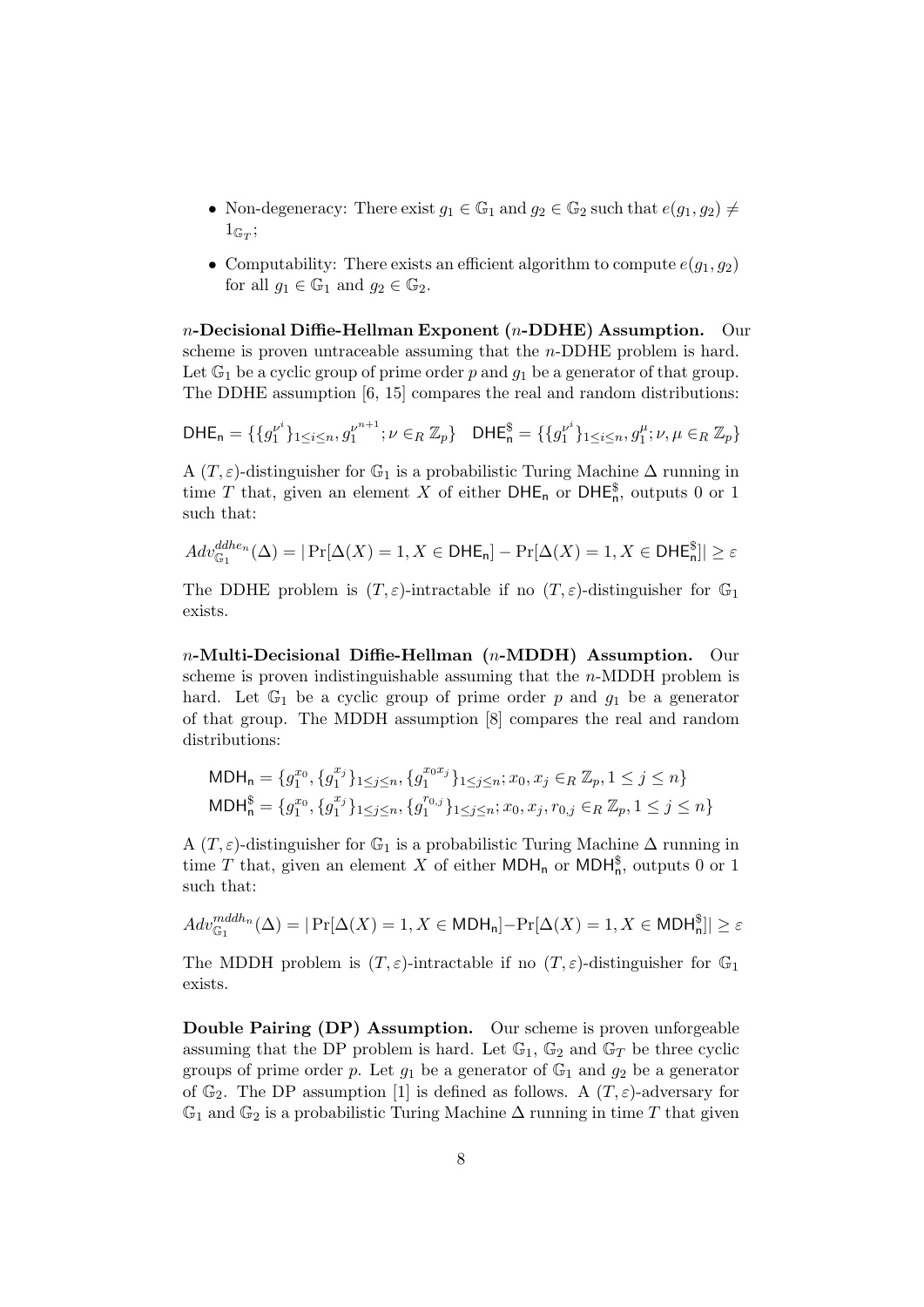a random pair  $X = (g_2, \hat{g}_2)$  in  $\mathbb{G}_2^2$ , outputs a non-trivial pair  $(g_1, \hat{g}_1)$  in  $\mathbb{G}_1^2$ satisfying  $Y: e(g_1, g_2) \cdot e(\hat{g}_1, \hat{g}_2) = 1_{\mathbb{G}_T}$  such that:

$$
Adv_{\mathbb{G}_1,\mathbb{G}_2}^{dp}(\Delta) = |\Pr[X = (g_2, \hat{g}_2) \in \mathbb{G}_2^2; (g_1, \hat{g}_1) \leftarrow \Delta(X) : (g_1, \hat{g}_1) \in \mathbb{G}_1^2 \wedge Y| \ge \varepsilon
$$

The DP problem is  $(T, \varepsilon)$ -intractable if no  $(T, \varepsilon)$ -adversary for  $\mathbb{G}_1$  and  $\mathbb{G}_2$ exists.

#### 2.2 Linearly Homomorphic Structure-Preserving Signature

A linearly homomorphic SPS scheme [18] enables verifiable computation mechanisms on encrypted data, by combining homomorphic signature properties with the additional one that signatures and messages only contain group elements with unknown discrete logarithms. Blazy and Chevalier [5] present a linearly homomorphic SPS scheme in an asymmetric setting with groups of prime order, as an extension of the scheme in the symmetric setting given in [18].

Following the idea of Blazy and Chevalier [5], a one-time linearly homomorphic SPS scheme is combined with an OR-homomorphic BCM in the asymmetric setting to guarantee unforgeable signal coupons (the one-time property implies that the tag linked to the to-be-signed message is empty). We extend this combination to the multivariate setting by signing vectors of  $n + 1$  elements rather than signing vectors of two elements.

For clarity, we recall the signature scheme introduced in [18]. The onetime linearly homomorphic SPS scheme is composed of the following algorithms:

KeyGen( $1^k$ )  $\rightarrow$  ( $pk, sik$ ). On input of a security parameter  $1^k$ , the algorithm outputs a verification (public) key  $pk$  and a signing (secret) key  $sik$ .

Let  $(p, \mathbb{G}_1, \mathbb{G}_2, \mathbb{G}_T, q_1, q_2, e)$  be a tuple defined from the bilinear group setting. Pick at random  $\alpha \in_R \mathbb{Z}_p$  and compute  $\hat{g}_2 = g_2^{\alpha}$ . For  $j \in$ [0, n], pick at random  $\xi_j$ ,  $\rho_j \in_R \mathbb{Z}_p$  and compute  $hp_j = g_2^{\xi_j}$  $\frac{\xi_j}{2} \hat g_2^{\rho_j}$  $v_2^{p_j}$ . The verification key is  $pk = (g_1, g_2, \hat{g}_2, \{hp_j\}_{j\in[0,n]})$  and the signing key is  $sik = (\{\xi_j, \rho_j\}_{j \in [0,n]}).$ 

- $Sign(sik, \vec{m}) \rightarrow \sigma$ . On input of a signing key sik and a message vector  $\vec{m} =$  $(m_0, m_1, \dots, m_n) \in \mathbb{G}_1^{n+1}$ , the algorithm outputs a signature  $\sigma$ . Compute  $z = \prod_{j=0}^n m_j^{-\xi_j}$  $j^{-\xi_j}$  and  $u = \prod_{j=0}^n m_j^{-\rho_j}$  $j^{-\rho_j}$  and set the signature  $\sigma =$  $(z, u)$ .
- SignDerive $(pk, \{\lambda_i, \sigma_i\}_{i \in [1,l]}) \rightarrow \sigma$ . On input of a verification key pk and l pairs of coefficients (arbitrary) and signatures  $\{\lambda_i, \sigma_i\}_{i \in [1,l]}$ , the algorithm outputs a new signature  $\sigma$ . If all the input signatures are valid, compute  $z = \prod_{i=1}^{l} z_i^{\lambda_i}$  and  $u = \prod_{i=1}^{l} u_i^{\lambda_i}$  and set the new signature  $\sigma = (z, u).$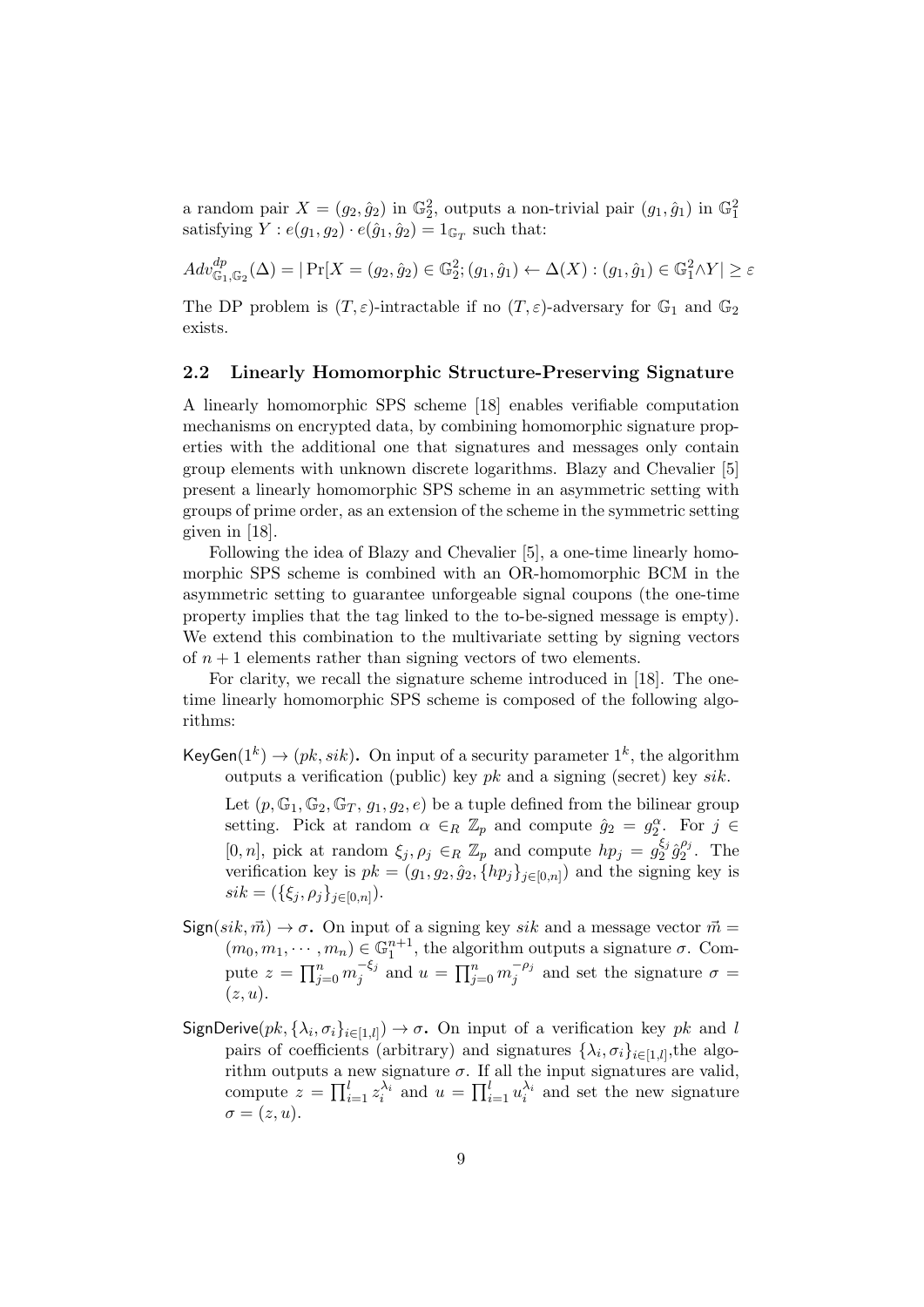Verify( $pk, \vec{m}, \sigma$ )  $\rightarrow$  {valid, invalid}. On input of a verification key  $pk$ , a message vector  $\vec{m} = (m_0, m_1, \dots, m_n) \in \mathbb{G}_1^{n+1}$  and a signature  $\sigma =$  $(z, u)$ , the algorithm outputs valid or invalid. The signature is valid if and only if  $e(z, g_2) \cdot e(u, \hat{g}_2) \cdot \prod_{j=0}^n e(m_j, hp_j) = 1_{\mathbb{G}_T}$  holds.

**Correctness.** For all key pair  $(pk, sik) \leftarrow \text{KeyGen}(1^k)$ , for all message vector  $\vec{m}$ , if  $\sigma \leftarrow$  Sign $(sik, \vec{m})$ , then Verify $(pk, \vec{m}, \sigma)$  = valid.

Let  $\{\lambda_i, \vec{m}_i\}_{i \in [1,l]}$  correspond to  $\prod_{i=1}^l \vec{m}_i^{\lambda_i} = (\prod_{i=1}^l m_{i,0}^{\lambda_i}, \prod_{i=1}^l m_{i,1}^{\lambda_i}, \cdots,$  $\prod_{i=1}^l m_{i,n}^{\lambda_i}$ ). For all key pair  $(pk, sik) \leftarrow \textsf{KeyGen}(1^k)$ , for all signatures  $\sigma_i$ on message vectors  $\vec{m}_i$ , if valid  $\leftarrow$  Verify $(pk, \vec{m}_i, \sigma_i)$  for  $i \in [1, l]$ , then  $\mathtt{valid} \leftarrow \mathsf{Verify}(pk, \{\lambda_i, \vec{m}_i\}_{i \in [1,l]},\, \mathsf{SignDerive}(pk, \{\lambda_i, \sigma_i\}_{i \in [1,l]})).$ 

# 3 New Blind Coupon Mechanism

Our BCM solution extends Blazy-Chevalier scheme [5] into a multivariate setting as follows: in addition to the two elements  $g_1, h_1 \in \mathbb{G}_1$ ,  $n-1$  elements  $h_2, \dots, h_n$  are also generated, where n is an integer. This implies that a signal coupon is a tuple of  $n+1$  random elements from the group  $\mathbb{G}_1$ , while a dummy coupon is a tuple  $(g_1^r, h_1^r, h_2^r, \dots, h_n^r)$  of  $n + 1$  elements where  $r \in_R \mathbb{Z}_p^*$  is a random exponent.

#### 3.1 Construction

The extended BCM construction contains the following algorithms:

 $BCMGen(1^k) \rightarrow (pk, sk)$ . On input a security parameter  $1^k$ , the algorithm outputs the public key  $pk$  and the secret key  $sk$ .

Let  $(p, \mathbb{G}_1, \mathbb{G}_2, \mathbb{G}_T, g_1, g_2, e)$  be a tuple defined from the bilinear group setting. Run the algorithm  $KeyGen(1^k) \rightarrow (pk, sik)$  where  $pk =$  $(g_1, g_2, \hat{g}_2, \{hp_j\}_{j\in[0,n]})$  and  $sik = (\{\xi_j, \rho_j\}_{j\in[0,n]})$ . For  $j \in [1,n]$ , pick at random  $\beta_j \in_R \mathbb{Z}_p$  and compute  $h_j = g_1^{\beta_j}$  $\int_1^{\rho_j}$ . The public key is pk and the secret key is  $sk = (sik, {\{\beta_j\}}_{j \in [1,n]}, {\{h_j\}}_{j \in [1,n]}).$ 

BCMCouponGen $(pk, sk, \vec{v}) \rightarrow c$ . On inputs the public key pk, the secret key sk, a vector  $\vec{v} = (v_1, \dots, v_n) \in \{0, 1\}^n$ , the algorithm outputs a coupon c.

The integer n corresponds to the number of signal options. For  $j \in$ [1, n], each element  $v_i$  of the vector  $\vec{v}$  states the nature of the corresponding option *opt<sub>i</sub>*. In particular, a bit  $v_i = 0$  states that the option *opt<sub>j</sub>* is set as dummy while a bit  $v_j = 1$  states that it is set as signal. Hence, a dummy coupon is defined as  $\vec{v} = (0, 0, \dots, 0)$ (all 0s) and a coupon with signal on one single option is set as  $\vec{v} =$  $(0, \dots, 0, 1, 0, \dots, 0)$  (one 1 and the remaining 0s).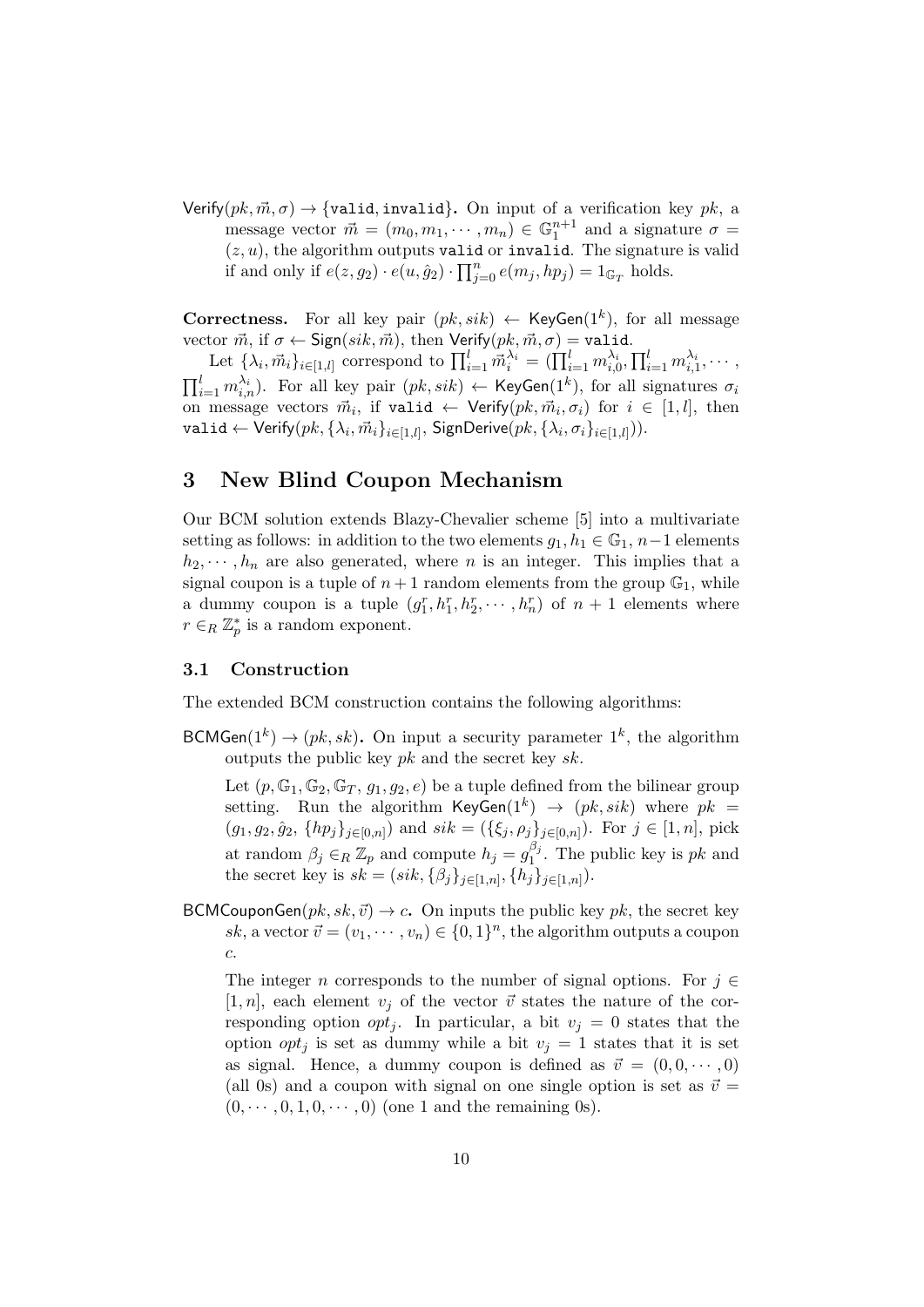We recall that the secret key sk includes the signing key  $sik = (\{\xi_j, \rho_j\}_{j \in [0,n]})$ . To generate a valid coupon for a dummy or single signal coupon, pick at random  $\delta, \delta' \in_R \mathbb{Z}_p$ , and then compute  $c_{1,0} = g_1^{\delta}$  and for  $j \in [1, n]$ ,  $c_{1,j} = h_j^{\delta + v_j \delta'} = g_1^{\beta_j(\delta + v_j \delta')}$  $\int_1^{\beta_j(\mathbf{0}+v_j\mathbf{0})}$ . Set  $c_1=\{c_{1,j}\}_{j\in[0,n]}.$ 

Run the algorithm  $Sign(sik, c_1) \rightarrow c_2 = (z, u)$  where:

$$
z = \prod_{j=0}^{n} c_{1,j}^{-\xi_j} = g_1^{-\xi_0 \cdot \delta - \sum_{j=1}^{n} \xi_j \beta_j (\delta + v_j \delta')} \quad u = \prod_{j=0}^{n} c_{1,j}^{-\rho_j} = g_1^{-\rho_0 \cdot \delta - \sum_{j=1}^{n} \rho_j \beta_j (\delta + v_j \delta')}
$$

Let the valid coupon be  $c = (c_1, c_2)$  where  $c_1 = \{c_{1,j}\}_{j \in [0,n]}$  and  $c_2 =$  $(z, u)$ . We call the pair  $c_2 = (z, u)$  the signature of the coupon.

BCMVerify( $pk, c$ )  $\rightarrow$  {valid, invalid}. On inputs the public key  $pk$  and a coupon c, the algorithm outputs valid if the coupon c is valid: invalid otherwise.

Let a coupon be  $c = (c_1, c_2)$  where  $c_1 = \{c_{1,j}\}_{j \in [0,n]}$  and  $c_2 = (z, u)$ . Run result  $\leftarrow$  Verify(pk, c<sub>1</sub>, c<sub>2</sub>) and output result (which is valid or invalid).

BCMCombine $(pk, \{c_i\}_{i \in [1,l]}) \rightarrow c$ . On inputs the public key  $pk$ , a set  $\{c_i\}_{i \in [1,l]}$ of  $l$  valid coupons, the algorithm outputs a new valid coupon  $c$  combining  $c_i$  for  $i \in [1, l]$ .

Let  $c_i = (\{c_{i,1,j}\}_{j \in [0,n]},(z_i, u_i))$  be a coupon for  $i \in [1,l]$ . Run the algorithm SignDerive $(pk, \{\lambda_i, (z_i, u_i)\}_{i \in [1,l]}) \rightarrow c_2$  for random exponents  $\lambda_i$ . That algorithm first checks that all the input coupons are valid. If the answer is positive, then it computes  $z = \prod_{i=1}^{l} z_i^{\lambda_i}$  and  $u = \prod_{i=1}^{l} u_i^{\lambda_i}$ and sets  $c_2 = (z, u)$ . Moreover, compute  $c_{1,j} = \prod_{i=1}^{l} c_{i,1,j}^{\lambda_i}$  for  $j \in [0, n]$ , and set  $c_1 = \{c_{1,j}\}_{j \in [0,n]}$ . Finally, set the new, combined coupon  $c = (c_1, c_2).$ 

BCMDecode(*pk, sk, c*)  $\rightarrow \vec{v}$ . On inputs the public key *pk*, the secret key *sk* and a valid coupon c, the algorithm outputs a vector  $\vec{v} = (v_1, \dots, v_n)$ . The vector  $\vec{v}$  reveals the nature of the coupon such that each element  $v_j$  of the vector  $\vec{v}$  tells whether the corresponding option  $opt_j$  is either dummy or signal.

Given a coupon  $c = (c_1, c_2)$  where  $c_1 = \{c_{1,j}\}_{j \in [0,n]}$ , if  $c_{1,j} = c_{1,j}^{\beta_{j}}$ 1,0 then set  $v_j = 0$  for each  $j \in [1, n]$ ; otherwise set  $v_j = 1$ . Output  $\vec{v} = (v_1, v_2, \ldots, v_n).$ 

Correctness on Coupon Decoding. Correctness on coupon decoding focuses on correctness of signature verification. The remaining is easily proved correct. For all key pair  $(pk, sk) \leftarrow \textsf{BCMGen}(1^k)$ , for all vector  $\vec{v}$ , if  $c \leftarrow \text{BCMCouponGen}(pk, sk, \vec{v})$ , then valid  $\leftarrow \text{BCMVerify}(pk, c)$  and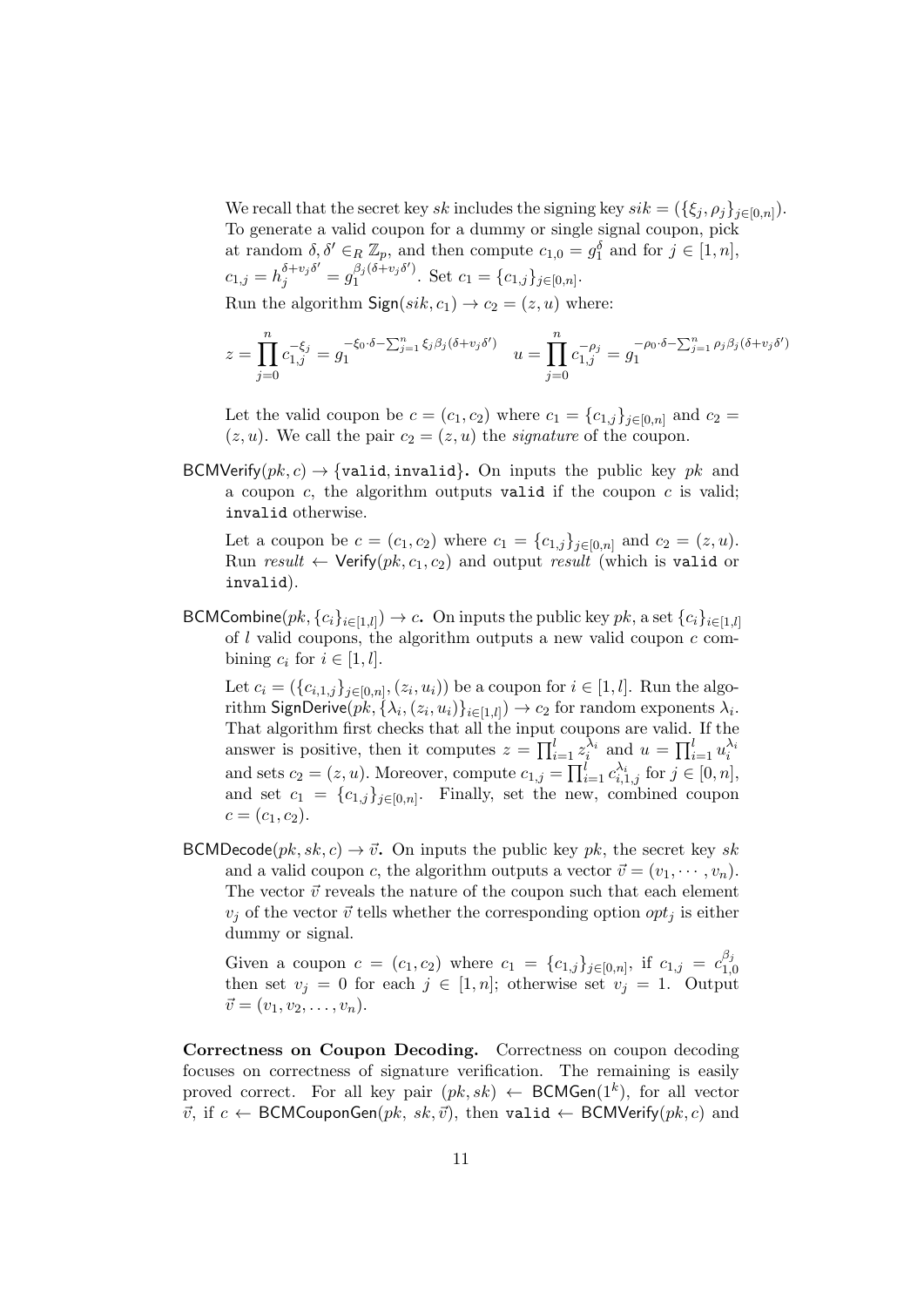$\vec{v} \leftarrow \text{BCMDecode }(pk, sk, c)$ . Let  $c = (c_1, c_2) = (\{c_{1,j}\}_{j \in [0,n]}, (z, u))$  be a valid coupon, then we have:

$$
e(z,g_2)e(u,\hat{g}_2)\prod_{j=0}^n e(c_{1,j},hp_j)=e(\prod_{j=0}^n c_{1,j}^{-\xi_j},g_2)e(\prod_{j=0}^n c_{1,j}^{-\rho_j},\hat{g}_2)\prod_{j=0}^n e(c_{1,j},g_2^{\xi_j}\hat{g}_2^{\rho_j})=1_{\mathbb{G}_T}.
$$

Correctness on Combined Coupon Decoding. For all key pair  $(pk, sk)$ BCMGen(1<sup>k</sup>), for all coupons  $c_i$  for  $i \in [1, l]$ , if valid  $\leftarrow$  BCMVerify(pk,  $c_i$ ), then

 $\mathsf{BCMDecode}(pk, sk, \mathsf{BCMCombine}(pk, \{c_i\}_{i \in [1,l]}])) = \bigvee_{i \in [1,l]} \mathsf{BCMDecode}(pk, sk, c_i).$ 

Let  $c = (c_1, c_2) = (\{c_{1,j}\}_{j \in [0,n]}, (z, u)) = (\{\prod_{i=1}^l c_{i,1,j}^{\lambda_i}\}_{j \in [0,n]}, (\prod_{i=1}^l z_i^{\lambda_i}, \prod_{i=1}^l u_i^{\lambda_i}))$ be a coupon obtained by combining l valid coupons  $c_i = (\{c_{i,1,j}\}_{j\in[0,n]},(z_i,u_i)),$ then we have:

$$
e(z, g_2) \cdot e(u, \hat{g}_2) \cdot \prod_{j=0}^n e(c_{1,j}, hp_j)
$$
  
=  $e(\prod_{j=0}^n \prod_{i=1}^l c_{i,1,j}^{-\xi_j \cdot \lambda_i}, g_2) \cdot e(\prod_{j=0}^n \prod_{i=1}^l c_{i,1,j}^{-\rho_j \cdot \lambda_i}, \hat{g}_2) \cdot \prod_{j=0}^n e(\prod_{i=1}^l c_{i,1,j}^{\lambda_i}, g_2^{\xi_j} \hat{g}_2^{\rho_j}) = 1_{\mathbb{G}_T}$ 

#### 3.2 Security

We prove that our extended BCM construction satisfies indistinguishability, unforgeability and untraceability properties. The indistinguishability model in [2, 3, 5] reflects that, given a valid coupon and oracle access to dummy and signal coupons, the adversary cannot tell whether it is dummy or signal. Our model extends it by considering coupons with signals on different options, in addition to dummy ones.

As in [18], the unforgeability model prevents an adversary from generating a valid signal coupon which could not be a combination of coupons already seen.

Untraceability is a new BCM security property that encompasses the specific issues encountered in voting applications over unreliable networks, where an attacker should be precluded from tracking and following voters based on the information that coupons store. Given two sets of valid coupons embedding identical signals and oracle access to any coupons, the adversary should not able to tell which set was used to generate the combined coupon.

Indistinguishability Model. In this model, the adversary is provided with a coupon generation oracle, giving it access to as many dummy and signal coupons it wants. Then, given a valid coupon, the adversary cannot tell whether its nature with a non-negligible advantage. The experiment  $\text{Exp}_{\mathcal{A}}^{\text{Indist}}$  from Fig. 2 defines the security experiment for indistinguishability.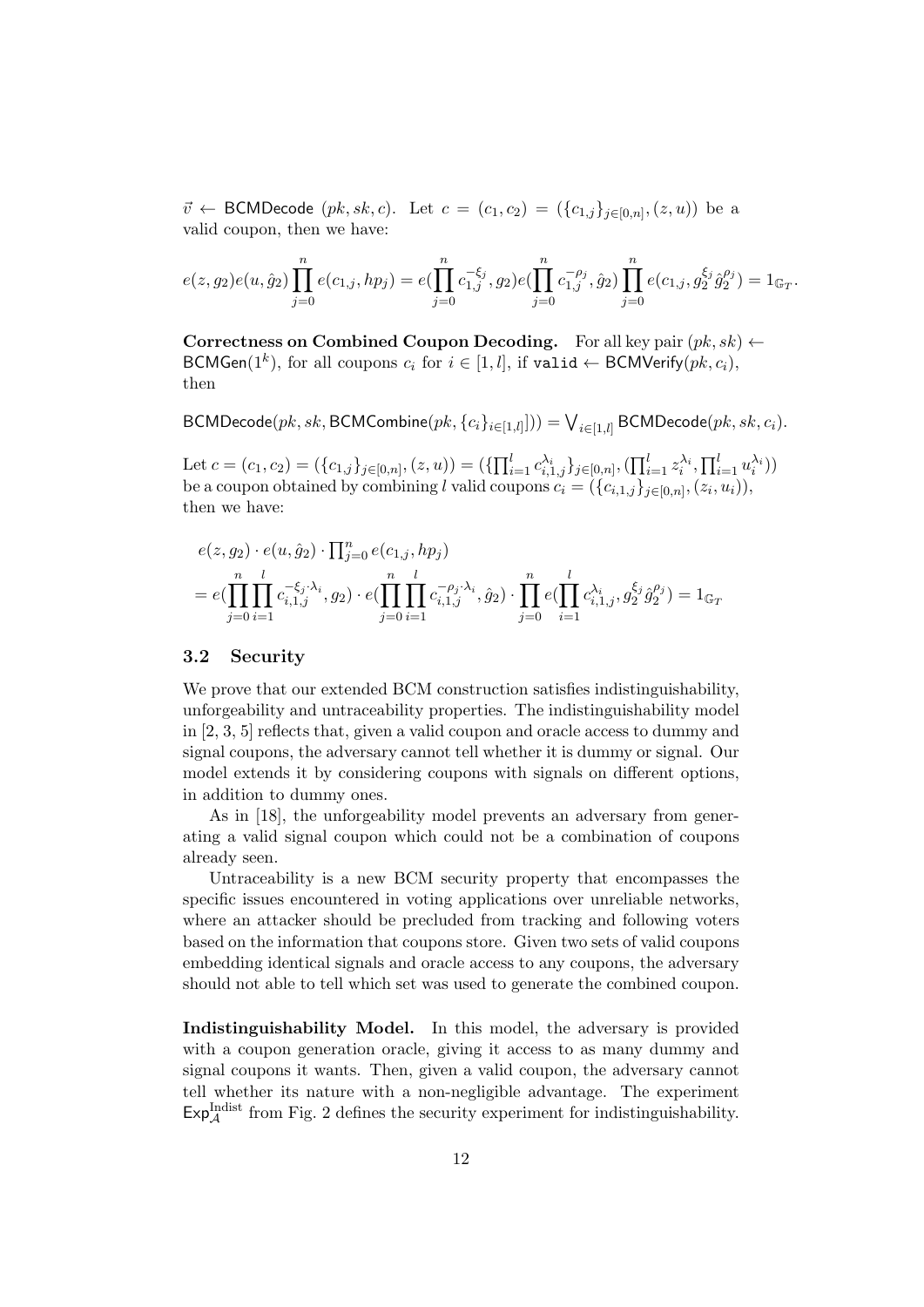Experiment  $\mathsf{Exp}_{\mathcal{A}}^{\text{Indist}}$ 

 $(pk, sk) \leftarrow \textsf{BCMGen}(1^k)$  $(\vec{v}_0, \vec{v}_1) \leftarrow \mathcal{A}^{\mathcal{O}_{gen}(pk, sk)}(pk)$  $b \leftarrow \{0, 1\}$  $c_b \leftarrow \mathsf{BCMC}$ oupon $\mathsf{Gen}(pk, sk, \vec{v}_b)$  $b' \leftarrow \mathcal{A}^{\mathcal{O}_{gen}(pk, sk)}(pk, c_b)$ 

Experiment  $Exp_{\mathcal{A}}^{\text{Unforg}}$  $(pk, sk) \leftarrow \textsf{BCMGen}(1^k)$  $c^* \leftarrow \mathcal{A}^{\mathcal{O}_{gen}(pk, sk)}(pk)$ 

Note that  $A$  is only allowed to access  $\mathcal{O}_{gen}$  once for each single signal vector.

# Experiment  $\mathsf{Exp}_{\mathcal{A}}^{\text{Untrac}}$

 $(pk, sk, l \in \mathbb{N}) \leftarrow \mathsf{BCMGen}(1^k)$  $(\{c_{0,i}\}_{i\in[1,l]},\{c_{1,i}\}_{i\in[1,l]}) \leftarrow \mathcal{A}^{\mathcal{O}_{gen}(pk,sk)}(pk, l)$  s.t.  $\mathsf{BCMDecode}(pk, sk, \mathsf{BCMCombine}(pk, \{c_{j,i}\}_{i \in [1,l]}))$  is the same for  $j \in$  $\{0, 1\}$  $b \leftarrow \{0, 1\}$  $c_b \leftarrow \mathsf{BCMC}$ ombine $(pk, \{c_{b,i}\}_{i \in [1,l]})$  $b' \leftarrow \mathcal{A}(pk, c_b)$ 

Figure 2: Algorithms defining security experiments  $Exp_{\mathcal{A}}^{\text{Indist}}$  for indistinguishability,  $\mathsf{Exp}_{\mathcal{A}}^{\text{Unforg}}$  for unforgeability and  $\mathsf{Exp}_{\mathcal{A}}^{\text{Untrac}}$  for untraceability.

The adversary wins if  $b = b'$  in the experiment. Our scheme is  $(T, \varepsilon, q_1 +$  $q_2$ )-indistinguishable if there is no T-time adversary A that succeeds with advantage  $|\Pr[b = b'] - 1/2| < \varepsilon$  after making up to  $q_1 + q_2$  queries to the coupon generation oracle  $\mathcal{O}_{gen}$ .

Indistinguishability Proof Sketch. Indistinguishability follows directly from the n-MDDH assumption. We sketch a challenger  $\beta$  against n-MDDH using an adversary A against indistinguishability with advantage  $\varepsilon$ . B takes as input  $g_1^{x_0}$  and two tuples of group elements  $\{g_1^{x_0}\}$  $\{x_j^{x_j}\}_{1 \leq j \leq n}$  and  $\{g_1^{t_{0,j}}\}$  $\{ {1}^{t0,j}\}_{1\leq j\leq n},$ where  $x_0, x_j \in_R \mathbb{Z}_p$  and  $t_{0,j}$  is either equal to  $x_0x_j$  or to a random exponent. When A submits queries to the coupon generation oracle  $\mathcal{O}_{gen}$ , B uses the coupon generation algorithm with its first group element tuple as the secret key. When  $\mathcal A$  submits two challenged signals,  $\mathcal B$  uses  $g_1^{x_0}$  and its second group element tuple to create the coupon using one of the two challenged signals. If the adversary  $A$  guesses the signal correctly,  $B$  outputs 1; otherwise, it outputs 0.

If the input to B comes from MDH<sub>n</sub> (meaning that  $t_{0,j} = x_0 x_j$ ), the above simulation will be a perfect one of the security game, and the probability that  $\beta$  outputs 1 equals the probability that the adversary  $\mathcal A$  guesses correctly in the security experiment. However, if the input to  $\beta$  comes from MDH<sup>§</sup> (meaning that  $t_{0,j}$  is a random exponent), the challenged coupon will be independent of the adversary's challenged signals, and the probability that A guesses correctly is 1/2. It then follows that  $Adv_{\mathbb{G}_1}^{mddh_n}(\mathcal{B}) = \varepsilon$ .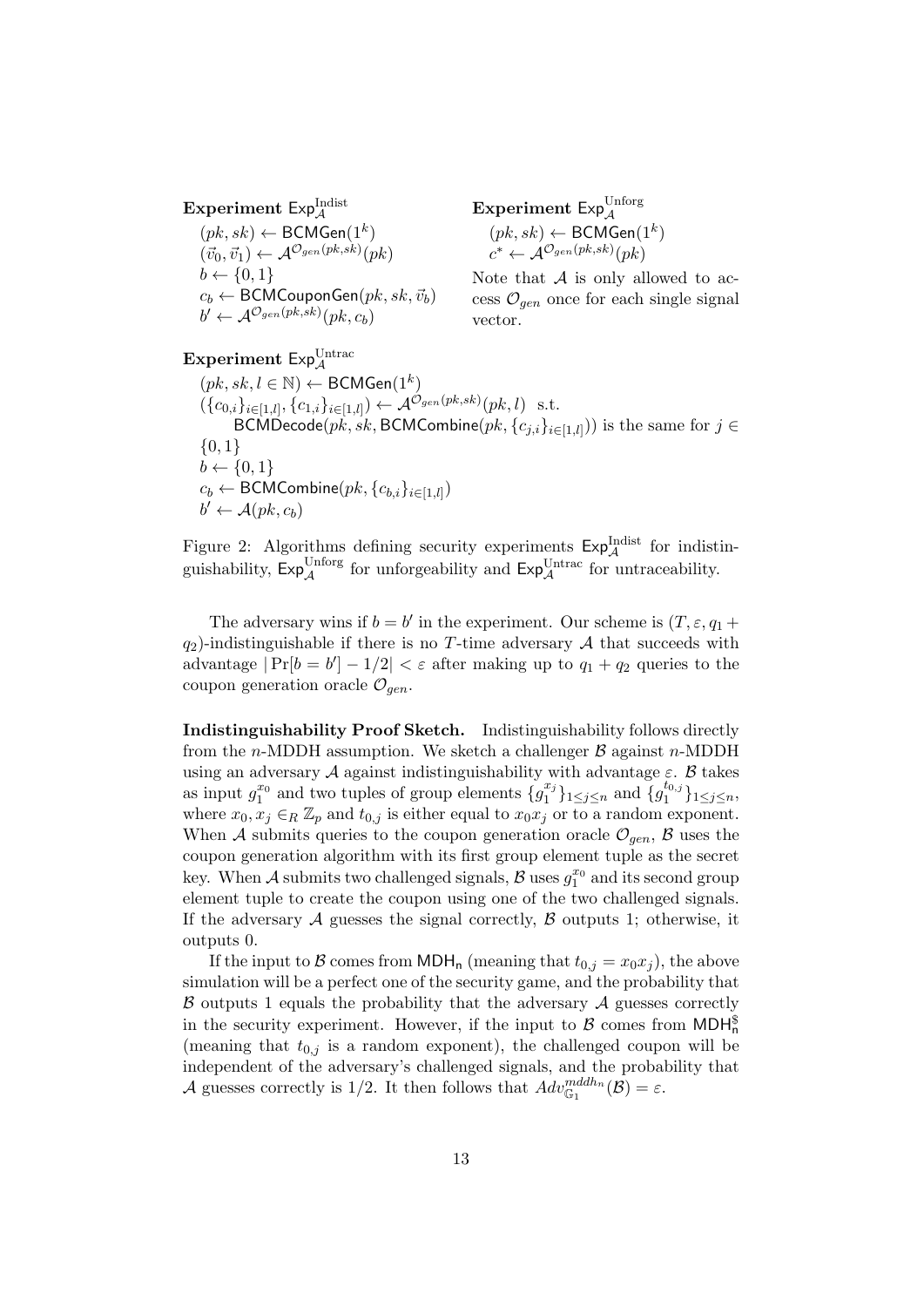Unforgeability Model. In this model, the adversary is given oracle access to dummy coupons and single signal coupons such that the latter are each requested only once. The adversary is not able to create a valid signal coupon that is not a combination of queried coupons with a non-negligible probability. The experiment  $\mathsf{Exp}_{\mathcal{A}}^{\text{Unforg}}$  from Fig. 2 defines the security model for unforgeability.

The adversary outputs a valid forged coupon  $c^*$  if and only if  $\mathsf{BCMDecode}(pk,$  $sk, c^*$ ) =  $\vec{v}^* \neq \perp$  and  $\vec{v}^* \notin {\{\mathsf{V}_{i \in S} \vec{v}_i; S \subseteq [1, n]\}}$  (i.e. linear span). Our scheme is  $(T, \varepsilon, q)$ -existentially unforgeable if there is no T-time adversary A that succeeds with at least probability  $\varepsilon$  after making up to n queries to the oracle  $\mathcal{O}_{gen}$ .

Unforgeability Proof Sketch. Before going through the proof for unforgeability, one should notice that signatures  $(z, u)$  are part of coupons, hence an adversary asking for signatures is essentially asking for coupons.

Let  $\mathcal A$  be an adversary that forges a signature with non-negligible advantage. Let B be the challenger that takes as input a DP instance  $(g_2, \hat{g}_2) \in \mathbb{G}_2^2$ and expects A to find a non-trivial pair  $(z, u) \in \mathbb{G}_1^2$  such that  $e(z, g_2)$ .  $e(u, \hat{g}_2) = 1_{\mathbb{G}_T}$ . To do so,  $\beta$  runs the algorithm KeyGen (when running BCMGen) with random exponents  $\xi_j$ ,  $\rho_j \in_R \mathbb{Z}_p$  for  $j \in [0, n]$ . When A requests a signature on  $(g_1^{\delta}, \{h_j^{\delta}\}_{j \in [1,n]})$ ,  $\beta$  replies by running the algorithm Sign (when running BCMCouponGen). Finally, the adversary  $A$  outputs  $(g_1^{\bar{\delta}^*}$  $\bar{\delta}^*_1, \{h^{\delta^*}_j$  $\delta_j^*$ }<sub>j∈[1,n]</sub>) with signature elements  $c_2^* = (z^*, u^*)$ . The challenger B computes a signature on A's input as  $c_2^{\dagger} = (z^{\dagger}, u^{\dagger}) = (g_1^{\delta^{\dagger} \cdot (-\xi_0)})$  $\prod_{j=1}^{\delta^{\dagger}\cdot(-\xi_{0})}\cdot\prod_{j=1}^{n}h_{j}^{\delta^{\dagger}\cdot(-\xi_{j})}$  ${\delta^{\dagger}\cdot(-\xi_j)\over j}, g_1^{\delta^{\dagger}\cdot(-\rho_0)}$  $\int_{1}^{\rho^{(1)}(-\rho_0)}$ .  $\prod_{j=1}^n h_j^{\delta^{\dagger}\cdot(-\rho_j)}$  $j_j^{\delta^{\dagger} \cdot (-\rho_j)}$ ). With overwhelming probability, the ratios  $\frac{z^*}{z^{\dagger}}$  $\frac{z^*}{z^{\dagger}}$  and  $\frac{u^*}{u^{\dagger}}$  are a non-trivial solution to the DP problem. Indeed, any public key  $pk$  has exponentially many corresponding secret keys, and thus  $pk$  perfectly hides the exponents  $\{\xi_j\}_{j\in[0,n]}$  and  $\{\rho_j\}_{j\in[0,n]}$ . In addition, for a given public key  $pk$ , elements  $g_1^{\delta^*}$  $\delta^*$  and  $\{h_j^{\delta^*}\}$  $\binom{\delta^*}{j}_{j\in[1,n]}$  have an exponential number of valid signatures while Sign algorithm's output is completely determined by the exponents  $\{\xi_j\}_{j\in[0,n]}$  and  $\{\rho_j\}_{j\in[0,n]}.$ 

Over the game between  $\mathcal{B}$  and  $\mathcal{A}$ , the latter obtains signatures  $\{c_{i,2} =$  $(z_i, u_i)\}_{i \in [1,n]}$  on at most *n* linearly independent vectors. Hence, given  $\{hp_j\}_{j\in[0,n]},$  A sees at most  $2n+1$  linear equations in  $2n+2$  unknown values. In  $\mathcal{A}$ 's view, since  $(g_1^{\delta^*})$  $\delta^*_1, \{h^{\delta^*}_j$  $\binom{\delta^*}{j}_{j\in[1,n]}$  must be independent of previously signed vectors, predicting  $z^{\dagger}$  is done only with probability  $1/p$ . Therefore, with overwhelming probability  $1 - \frac{1}{n}$  $\frac{1}{p}$ ,  $z^* \neq z^{\dagger}$ , and thus  $\frac{z^*}{z^{\dagger}}$  $\frac{z^*}{z^{\dagger}}$  and  $\frac{u^*}{u^{\dagger}}$  $\frac{u^*}{u^{\dagger}}$  is a valid solution to the DP problem.

Untraceability Model. In this model, the adversary is provided with a coupon generation oracle, giving it access to as many dummy and signal coupons it wants, such that two distinct sets of these coupons decode to the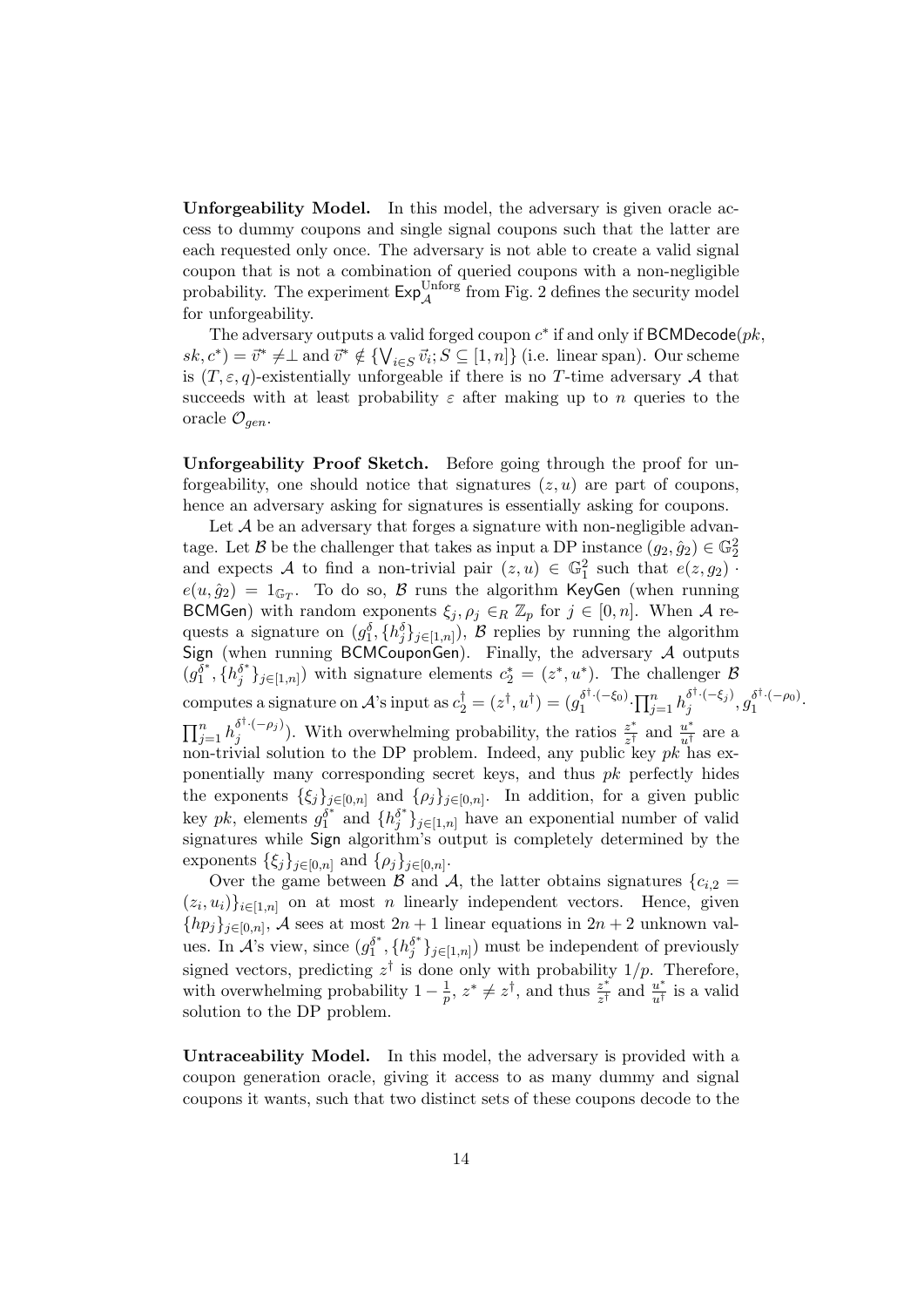same vector. Then, given a valid combined coupon, the adversary cannot tell from which set it results from with a non-negligible advantage. The experiment  $Exp_{\mathcal{A}}^{\text{Untrac}}$  from Fig. 2 defines the security model for untraceability.

The adversary wins if  $b = b'$ . Our scheme is  $(T, \varepsilon, q)$ -untraceable if there is no T-time adversary A that succeeds with advantage  $|\Pr[b = b'] - 1/2| < \varepsilon$ after making up to q queries to the coupon generation oracle  $\mathcal{O}_{gen}$ .

Untraceability Proof. Before going through the proof for untraceability, one should notice that Left-or-Right and Real-or-Random notions are equivalent. Since the former is more natural as a security notion, we use it as our security definition. Since the later is easier to work with, we use it as our proof.

Let an adversary A against untraceability with advantage  $\varepsilon$ . Using  $\mathcal{A}$ , we build a challenger  $\beta$  that solves the *n*-DDHE problem in  $\mathbb{G}_1$ . For a generator  $g_1 \in \mathbb{G}_1$  and an exponent  $\nu \in \mathbb{Z}_p^*$ , let  $y_j = g_1^{\nu^j} \in \mathbb{G}_1$  for  $j \in [1, n]$ . The challenger B is given as input a tuple  $(X,T) = ((g_1, y_1, \dots, y_n), T)$ where T is either equal to  $y_{n+1} = g_1^{\nu^{n+1}}$  $y^{n+1}_{1}$  or to a random element in  $\mathbb{G}_{1}^{*}$  (such that T is uniform and independent in  $\mathbb{G}_1^*$ ). The challenger's goal is to output 0 when  $T = y_{n+1}$  and 1 otherwise. B interacts with A as follows.

Let  $g_2$  be a generator of  $\mathbb{G}_2$ ,  $\alpha \in_R \mathbb{Z}_p$  and  $\hat{g}_2 = g_2^{\alpha}$ . Let  $\xi_j$ ,  $\rho_j \in_R \mathbb{Z}_p$ , and  $hp_j = g_2^{\xi_j}$  $\frac{\xi_j}{2} \hat{g}^{\rho_j}_2$  $e_2^{p_j}$  for  $j \in [0, n]$ . The challenger sets  $h_j = y_j$  for  $j \in [1, n]$ , meaning that the exponents  $\beta_j$  are implicitly equal to  $\nu^j$  (and hence, the elements  $\beta_j$  remain unknown to B. The public key  $pk = (g_1, g_2, \hat{g}_2, \{hp_j\}_{j \in [0,n]})$ is provided to A. The secret key  $sk = (\{\xi_j, \rho_j\}_{j\in[0,n]}, \{h_j\}_{j\in[1,n]})$  is kept by  $\beta$ . The adversary makes queries on vector  $\vec{v}$  to the challenger. The latter replies by generating coupons as follows. First,  $\beta$  chooses at random exponents  $\delta_0, \delta_1, \cdots, \delta_n \in_R \mathbb{Z}_p$ . Two or more exponents are equal when there is no signal, while unique exponents represent signals. Then, it computes  $c_{1,0}\ =\ g^{\delta_0}_1,\ c_{1,j}\ =\ y^{\delta_j}_j$  $\delta_j^{\delta_j}$  for  $j \in [1, n], z = g_1^{-\xi_0 \cdot \delta_0} \cdot \prod_{j=1}^n y_j^{-\xi_j \cdot \delta_j}$  $y_j^{-\varsigma_j \cdot o_j}$  and  $u =$  $g_1^{-\rho_0\cdot\delta_0}\cdot \prod_{j=1}^n y_j^{-\rho_j\cdot\delta_j}$  $j^{-\mu_j \cdot \sigma_j}$ . Such coupons are computable from elements in the tuple given to the challenger.

After the query phase, A submits two challenged coupon sets  ${c_{0,i}}_{i\in[1,l]}$ and  ${c_{1,i}}_{i\in[1,l]}$  such that both sets contain the same signals (if any); and both sets contain the same number of coupons (note that we can pad one set with dummy coupons if needed). B picks at random a bit  $b \in_R \{0, 1\}$ . For  $i \in [1, l],$  we denote a coupon  $c_{b,i}$  as  $(c_{1,i}^{(b)}, c_{2,i}^{(b)}) = (\{c_{1,j,i}^{(b)}\}_{j \in [0,n]}, (z_i^{(b)})$  $u_i^{(b)}, u_i^{(b)}$  $\binom{(b)}{i}$ . The challenger computes the coupon  $c_b$  that combines  $c_{b,i}$  for  $i \in [1, l]$  as follows:  $c_{1,0}^{(b)} = \prod_{i=1}^{l} y_1^{\delta_{0,i}^{(b)}} = \prod_{i=1}^{l} (g_1^{\nu})^{\delta_{0,i}^{(b)}} = \prod_{i=1}^{l} (c_{1,0,i}^{(b)})^{\nu}, c_{1,j}^{(b)} = \prod_{i=1}^{l} y_{j+1}^{\delta_{j,i}^{(b)}} =$  $\prod_{i=1}^l (y_j^{\nu})^{\delta_{j,i}^{(b)}} = \prod_{i=1}^l (c_{1,j,i}^{(b)})^{\nu}$  for  $j \in [1, n-1]$  and  $c_{1,n}^{(b)} = \prod_{i=1}^l T^{\delta_{n,i}^{(b)}}$ . If  $T = y_{n+1}$  then  $c_{1,n}^{(b)} = \prod_{i=1}^{l} T^{\delta_{n,i}^{(b)}} = \prod_{i=1}^{l} (y_n^{\nu})^{\delta_{n,i}^{(b)}} = \prod_{i=1}^{l} (c_{1,n,i}^{(b)})^{\nu}$ , meaning that the coupon  $c_b$  is valid. Indeed, the exponents  $\lambda_i \in \mathbb{Z}_p$  are all implicitly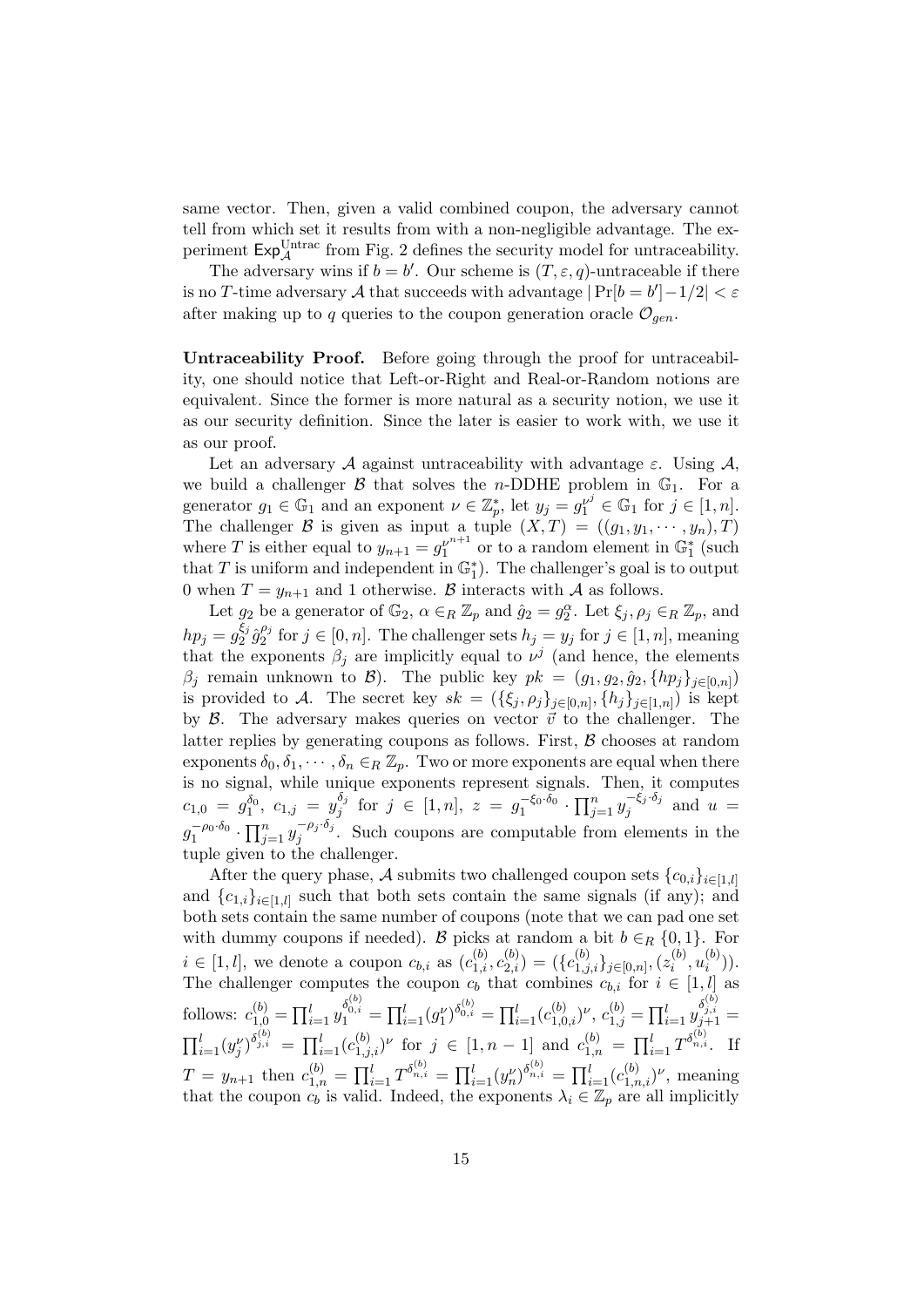set to be equal to  $\nu$ , and correctness on combined coupon decoding follows. Otherwise, the coupon  $c_b$  is independent of b in  $\mathcal{A}$ 's view.

Finally, A outputs a bit  $b' \in \{0, 1\}$ . The challenger concludes its own game by outputting a guess as follows. If  $b = b'$ , then  $\beta$  outputs 0, meaning that  $T = y_{n+1} = g_1^{\nu^{n+1}}$  $\mu^{n+1}$ ; otherwise, it outputs 1, meaning that T is random in  $\mathbb{G}_1$ . When  $T = y_{n+1} = g_1^{\nu^{n+1}}$  $y^{\mu^{n+1}}$ , then A's view is identical to its view in a real attack game, hence  $|\Pr[b = b'] - 1/2| \ge \varepsilon$ . When T is random in  $\mathbb{G}_1$ , then  $Pr[b = b'] = 1/2$ . Therefore, for  $g_1$  and T uniform in  $\mathbb{G}_1$ , for  $\nu$  uniform in  $\mathbb{Z}_p$ ,  $|\Pr[\mathcal{B}(X, y_{n+1}) = 0] - \Pr[\mathcal{B}(X, T) = 0]| \ge |(1/2 \pm \varepsilon) - 1/2| = \varepsilon$ .

#### 3.3 Efficiency Analysis

Table 1 shows the efficiency results of our extended BCM scheme. The size of components (public key, secret key, coupon) is linear in the number of options, i.e.  $O(n)$ . The process of checking the validity of a coupon requires  $O(n)$  pairing operations, since every element of a coupon is carefully included in the verification. By doing so, any (malicious) modification on a coupon will be notified with a verification failure. The process of decoding a coupon involves  $O(n)$  exponentiation operations, since the first  $n + 1$  elements of a coupon (excluding the signature part) are required to interpret the veto outcome, which must likely be correct.

|       | Public key $pk$ Secret key $sk$                     | Coupon $c$ | Verification time     | Decoding time          |
|-------|-----------------------------------------------------|------------|-----------------------|------------------------|
|       | $(\#$ elements) $  (\#$ elements) $  (\#$ elements) |            | $(\text{# pairings})$ | $(\#$ exponentiations) |
| $n+4$ | $4n + 2$                                            | $n+3$      | $n+3$                 |                        |

Table 1: Size of public/secret keys and coupons, and verification and decoding costs for coupons with  $n$  options.

The beneficial feature enabling secure voting over unreliable networks inevitably has an effect on the efficiency of our solution. Yet, while our voting protocol is not optimally efficient, it is practical and can be run in most, if not all, circumstances that require veto elections.

A cost that is linear in the number of vote options is normal in voting systems – for instance, when using homomorphic voting and with a 1-out-of- $n$ scheme involving *n* encryptions. Our scheme is in some sense a 1-out-of- $\binom{n}{n}$  $\binom{n'}{n}$ scheme for  $n' \in [0, n]$  when voters choose to veto on n' options. This means that the ciphertext needs to be of size  $O(n)$ , and thus the cost of encryption must be at least  $O(n)$ . Even with such cost, the scheme is practical since it can easily be implemented using terminals, such as reasonably modern smartphones. Clearly, there are more efficient schemes, but they do not have the properties we want.

A parallelization of the protocol may at first seem a promising tradeoff between efficiency and security for some scenarios. Indeed, transmitting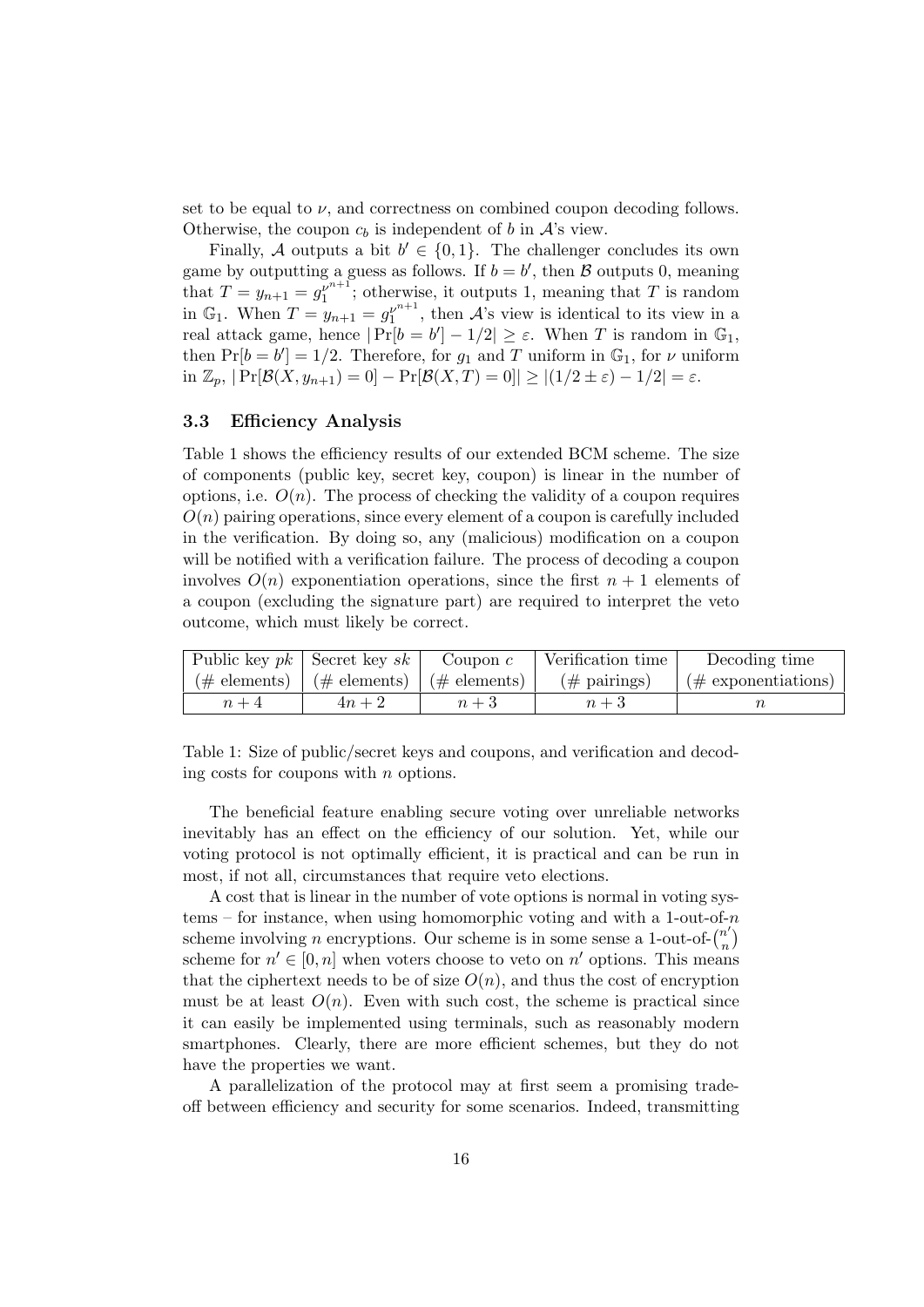signals in a parallel way allows voters to only spread coupons containing one signal and no dummies, and thus being of size not depending on the value  $n$ . However, in a parallel version of BCM, a coupon with a signal on one option should contain information about which option is considered, increasing the size of the coupon. In addition, a parallel fashion may lose vetoes: coupons with one specific option may be dropped more often, and thus a signal on that option would less likely be noticed. The frequency of spreading coupons containing signals on that particular option may also be higher, and thus noticeable, potentially leaking information to unauthorized entities. In other words, the parallel version does not achieve the desired security goals. On the other hand, transmitting whole coupons with  $O(n)$ elements allows to increase the chances to intercept the signals embedded in these coupons, while avoiding leaking information from the frequency of signals on given options.

# 4 Application: Veto Voting Protocol

The BCM is a primitive originally designed to spread alerts quietly and quickly on wireless networks [2, 3, 5]. We propose a new application from such primitive where our multivariate extension makes it beneficial: peerto-peer veto voting over unreliable networks. In this section, we describe a protocol where  $m$  election authorities are responsible to prepare the veto election and release the veto results, and manifold voters make their choices on n decisions and interact each other during the voting session.

#### 4.1 Description

**Setup Phase.** The setup phase is managed by  $m$  election authorities. First, the election authorities run the algorithm BCMGen in a distributed way to generate the public and secret parameters. To proceed, we assume that election authorities use existing tools such as secret sharing and multiparty computation [19, 20, 12, 10] (this process is out of scope of our paper). Public parameters are made available to all participants, while secret parameters are shared among the m election authorities. Second, the election authorities run the algorithm BCMCouponGen in a distributed way to generate n single veto coupons (corresponding to n single signal coupons) and one blank coupon (corresponding to a dummy coupon) for each voter over secure communication channels.

Every voter (assigned with an index i) hence receives  $n + 1$  coupons  $c_{i,0}, c_{i,1}, \cdots, c_{i,n}$ . There are *n* options that voters can veto on, where each option refers to the cessation of a demonstration for instance. The coupon  $c_{i,0}$  corresponds to a blank vote (no veto) and a coupon  $c_{i,j}$ , for  $j \in [1,n]$ , corresponds to a veto on option  $opt_i$ . Each voter can combine her coupons to obtain multiple veto option coupons. For instance, by combining the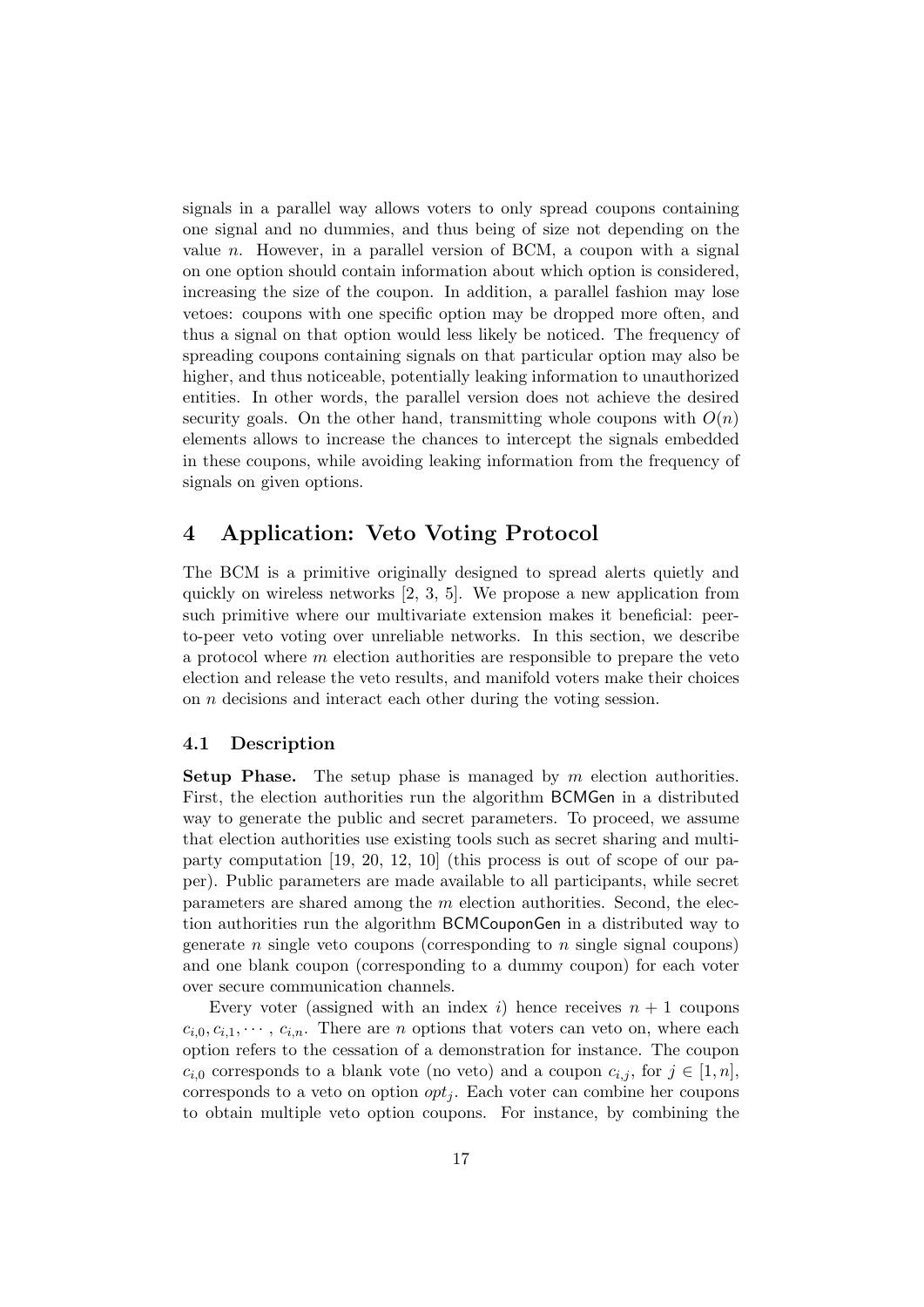coupon  $c_{i,1}$ , that corresponds to a veto on option  $opt_1$ , and the coupon  $c_{i,2}$ , that corresponds to a veto on option  $opt_2$ , the resulting coupon c is for vetoes on both options  $opt_1$  and  $opt_2$ . Once all voters get the public key material and their coupons, the setup phase is over. From this point onwards, secure communication channels between the authorities and voters is not assumed.

Voting Phase. A voter  $V_A$  starts the voting phase by generating and spreading blank coupons to her neighbors. We suppose such action from the voter since we want to create a continuous spread of dummy and signal coupons over the voting phase, such that attackers only see the uninterrupted flow while not distinguishing the nature of these coupons.

Thereafter, the voter  $V_A$  may decide to veto on either a single option or multiple options. To do so, she distributes a coupon c1 that either belongs to  ${c_{i,j}}_{j\in[1,n]}$  (for vetoing on a single option) or is a combination of single veto coupons from  ${c_{i,j}}_{j\in[1,n]}$  (for vetoing on multiple options). Combination of coupons is enabled by running the algorithm BCMCombine. Let  $V_B$  be one of  $V_A$ 's neighbors that has received c1. At the moment of reception,  $V_B$  holds a coupon  $c2$  (representing either a blank vote, a single veto vote or a multiple veto vote). First,  $V_B$  checks the validity of the coupon c1 by running the algorithm BCMVerify. If the output is valid, then he runs the algorithm BCMCombine to combine  $c1$  and  $c2$  resulting into  $c3$ , and spreads the latter to his neighbors.

The process of generating and spreading coupons is performed by all voters in the voting network. Each election authority is enabled to communicate with voters individually, allowing the former to intercept emitted coupons and verify with other authorities whether vetoes have been triggered, and on which option(s). The voting phase is over after a certain time that has been agreed among the  $m$  election authorities.

Note that a dishonest voter cannot forge a coupon, meaning that no coupon can be created that was not received from the authorities. Therefore a dishonest voter  $V_A$  can only deviate from the correct protocol by either spreading coupons with vetoes on additional options, or by not combining received coupons and only transmitting dummy coupons. In the former case, then  $V_A$  just expresses her opinion, that is, she is against the chosen propositions. In the second case, then  $V_A$  acts as she agrees on all propositions, and other (honest) voters combine her dummy coupons with their own ones, hence possibly inserting some vetoes. We assume that not all the voters act like that since this is in their interest to spread vetoes if they want to raise their voices (anonymously) against their government for example. Therefore, some legitimate coupons are spread anyway and likely intercepted by the authorities.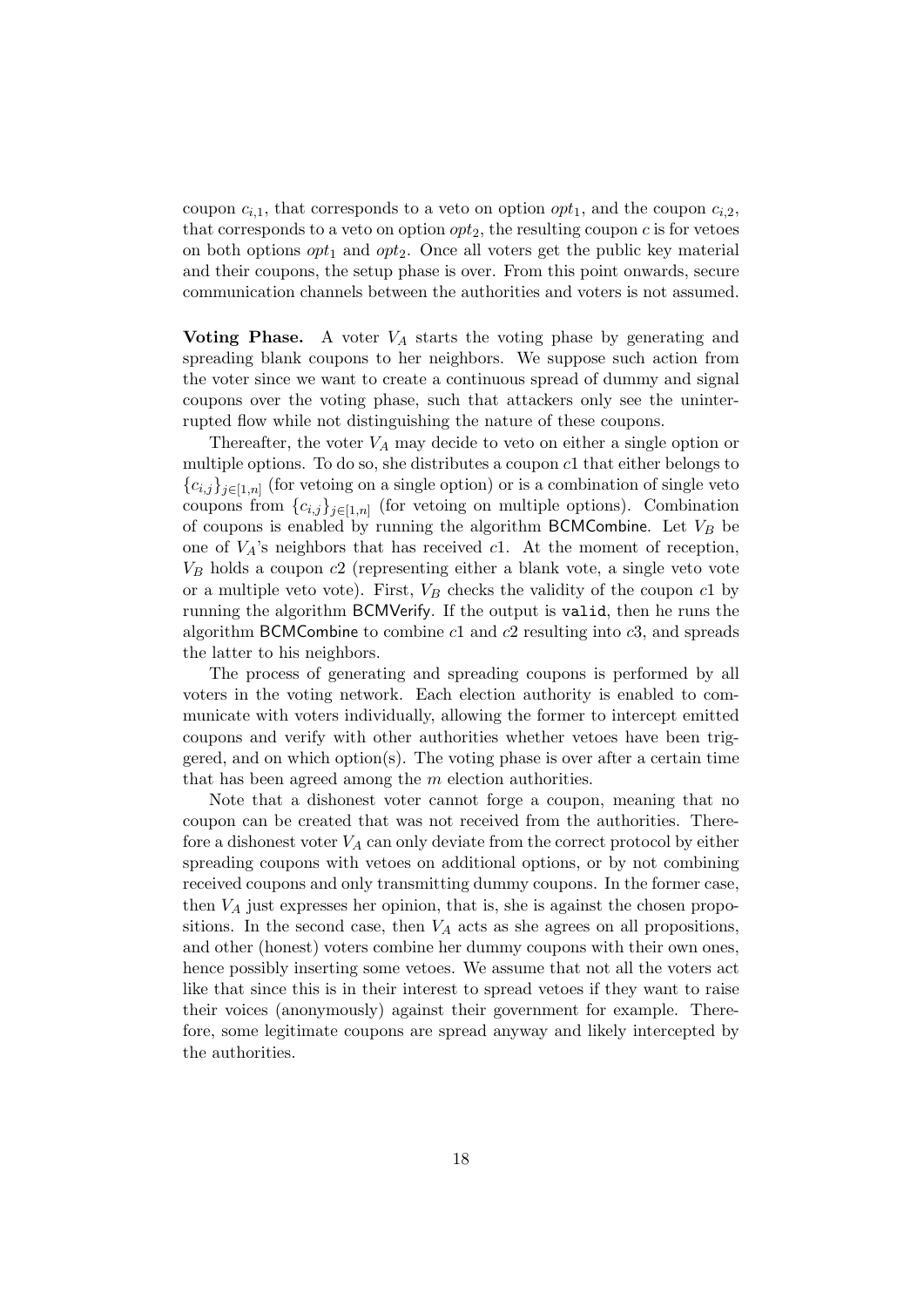**Sampling Phase.** The  $m$  election authorities jointly decode the coupons intercepted so far by distributively running the algorithm BCMDecode and obtain the veto results. More precisely, elements in a decoded vector tell whether vetoes have been launched, and on which option(s). Election authorities can repeat the sampling process on multiple coupons in order to enhance the veto results. Depending on the number of collected coupons and the time allocated for voting, the election authorities can attest with overwhelming probability the results of the veto election. Election authorities do not count the number of vetoes since absolute veto is considered, meaning that one veto is enough to stop an action.

We observe that no strong assumption on the reliability of communication channels between the authorities and voters is required. Communication channels are supposed to be functional enough to allow at least one authority to receive one coupon, at the expense of a lower probability on the accuracy of the election result.

A malicious voter may have never combined her neighbors' coupons and only forwarded coupons embedding her own non-veto and veto choices only. Hence, if all voters have acted in such way, then care needs to be taken by the election authorities when sampling. Combination of intercepted coupons can be done by the latter, preventing biased results from dishonest voters. We can also assume that at least one voter is honest and that coupons from this voter has been received and decoded by the election authorities.

#### 4.2 Security

We discuss in this section the security requirements [11] that our veto voting system should meet. Security requirements of the voting protocol reduce to the security of the extended BCM, that has been carefully proven secure in Section 3.2. Due to lack of space, we opt for a succinct security description of the resulting veto protocol.

Privacy. For each election, votes should be as secret as possible. An exception exists when a final result only contains non-veto votes, thus no vote can be private. We do not consider such case when discussing about privacy. Privacy comes from indistinguishability: since an attacker cannot distinguish coupons, no information about (non-)veto is leaked. Privacy also derives from untraceability: an attacker cannot find out the path taken by a coupon, assuring that the voting choices made by voters cannot be successfully guessed.

Anonymity and Fairness. Anonymity implies that no one can discover which voter vetoed which option(s). Indeed, an attacker must not be able to reveal the identity of a voter from an intercepted coupon. This requirement is guaranteed by untraceability: an attacker cannot find the path followed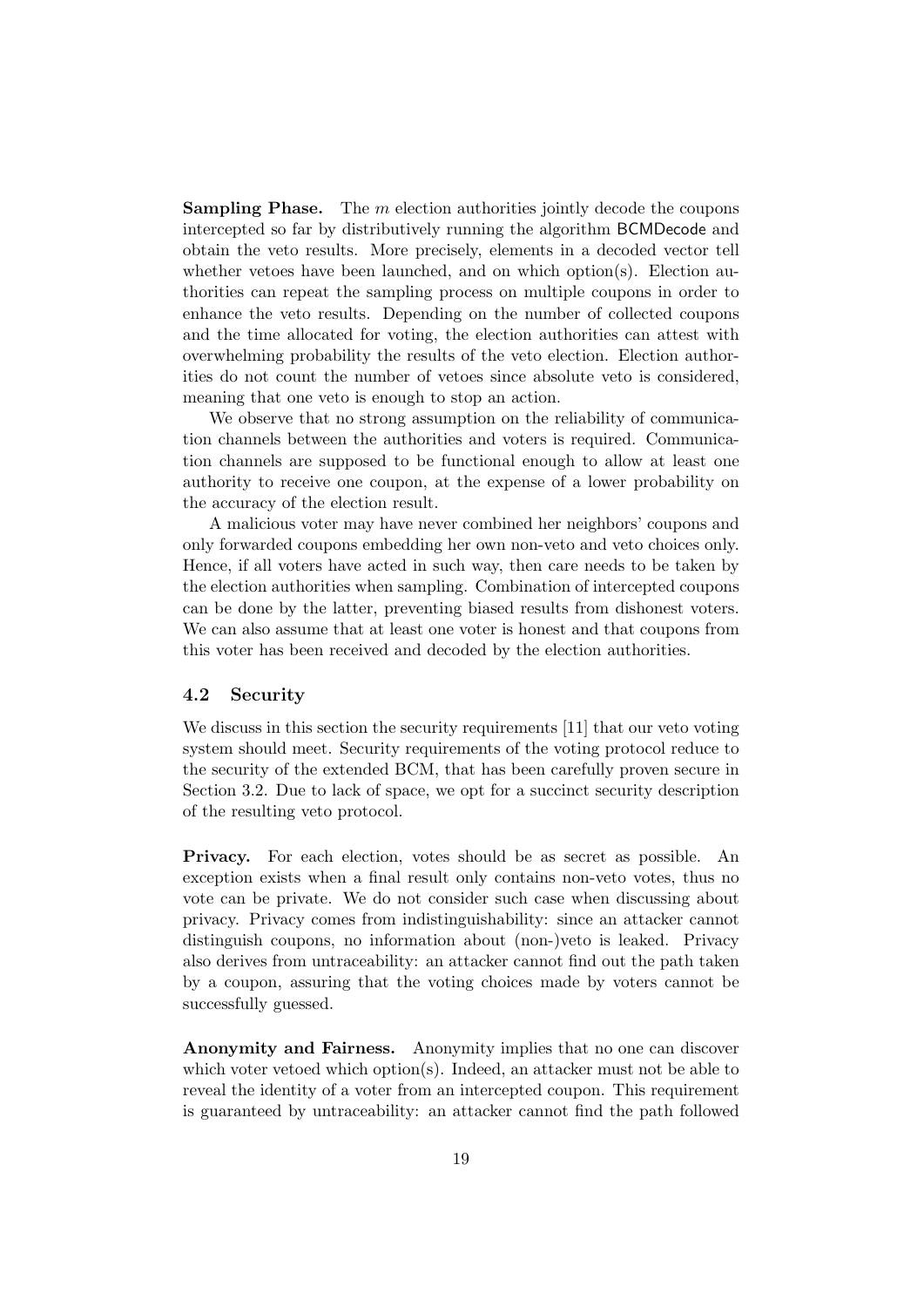by a coupon, and thus cannot locate the voter who emitted the coupon. One can argue that anonymity can lead to potential misuse of the veto power and some kind of accountability on the voter who casts a veto can be desirable. However, in our scenario, we believe anonymity is more important than accountability.

A fairness guarantee should ensure that a given voting method is sensitive to all of the voters' opinions in the right way. Fairness implies that no early results from voting can be obtained. Indeed, none of the voters can learn information on the election outcome before the election authorities officially reveal it. From receiving coupons from neighbors, voters are not able to know whether vetoes are embedded, since any two coupons are indinstinguishable and secret key material is required to decode them. This also applies for any external spotters intercepting coupons during the voting phase. Election authorities may intercept coupons during the voting phase and jointly decode them to get a partial result. Nevertheless, we assume that enough election authorities (up to a threshold defined according to the underlying distribution technique [19, 20, 12, 10]) wait for the sampling phase to decode coupons and recover the election results.

Partial Verifiability. Each voter should be able to check that tallying and counting were performed correctly. Unfortunately, our solution does not permit a voter to be aware that her vote has been correctly taken into consideration in the final result. If the voter has vetoed on option  $opt_i$ , and if the decoded vector contains a veto for  $opt_i$ , then the voter is relieved that her veto choice is included in the election result but cannot be guaranteed that her veto has been assessed. We recall that vote counting is not necessary for absolute veto elections. If the voter has vetoed on option  $opt_i$ , and if the decoded vector does not contain a veto for  $opt_i$ , then the voter is aware that her veto vote has not been taken into account. In order to increase the probability of having her vote included in the final result, the voter transmits multiple times her veto coupon to her neighbors. We aim to develop a substantive, efficient veto protocol in unreliable communication infrastructures. While verifiability is desirable, it does not seem essential in our scenario.

Correctness and Robustness. Correctness implies that no one should be able to submit incorrect votes. Correctness is enhanced with the algorithm BCMVerify that permits everyone to check the validity of a coupon. Correctness also originates from unforgeability, guaranteeing that an attacker cannot submit a valid fake coupon that successfully decodes to a consistent vote.

Robustness implies that a malicious voter should not prevent the election result from being declared. Even if some voters either fail to vote or abort the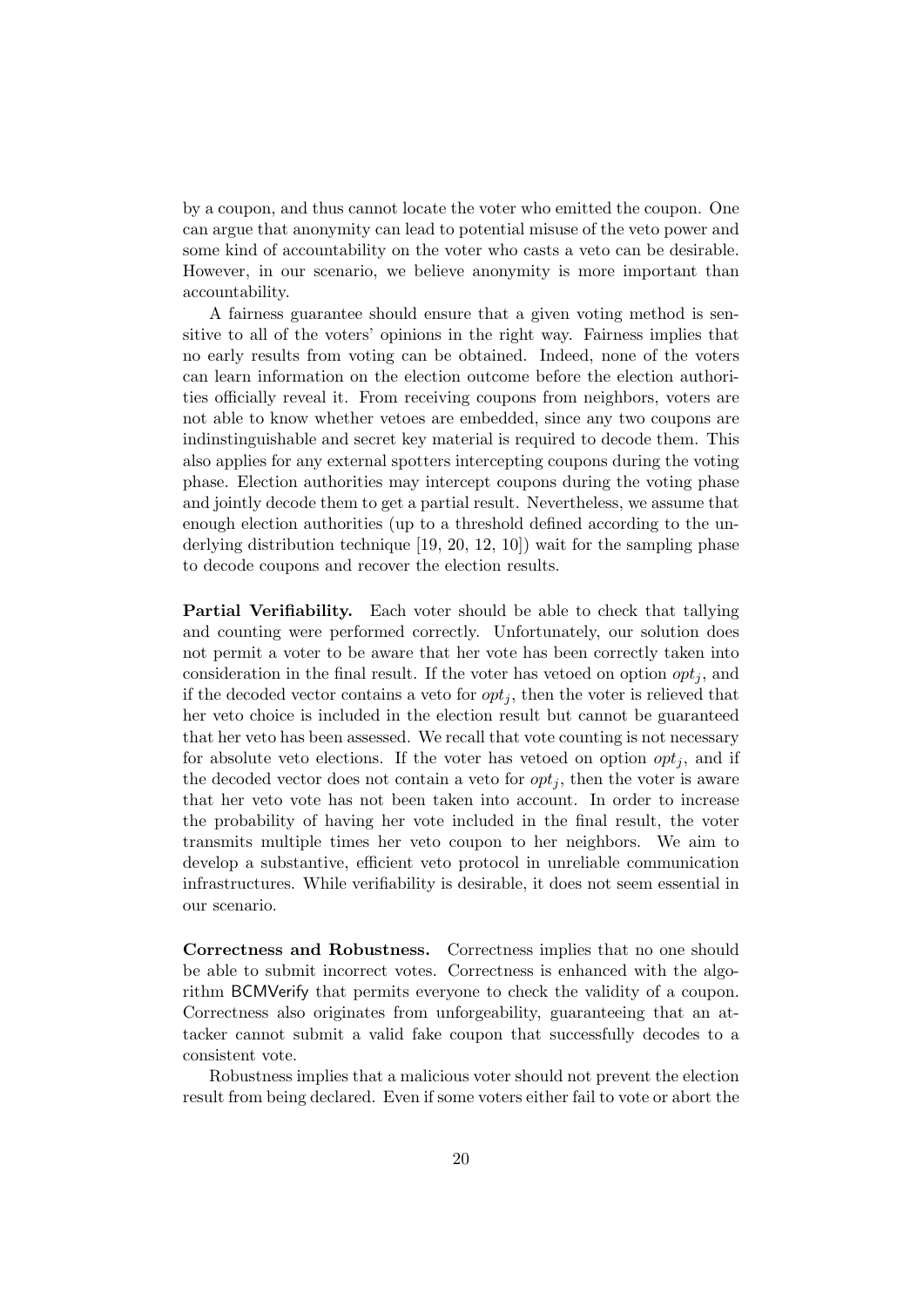voting phase, the election result can still be announced. Election authorities can collect coupons at the time of abortion, and decode them to know what has been vetoed so far.

Functionality. Our voting protocol requires a new setup phase as soon as veto options change. However, if several elections contain the same options, then there is no need to generate and deliver new coupons. Voting and sampling phases should be executed for each election. Nevertheless, both phases can be parallelized: election authorities jointly decode coupons during the voting phase by intercepting them, and agree on a final result once this result is obtained with high probability from collected coupons.

Partial Collusion Resistance. A full collusion against one specific voter involves all other voters in the network. An anonymous protocol is by definition not fully collusion resistant [9, 14] since the voter's anonymity cannot be preserved. Nevertheless, having all voters acting maliciously and colluding against one particular voter is not possible in practice; otherwise, this voter would just decide to leave the network. Our voting protocol is partially resistant against colluding voters, such that they cannot discover the result of the veto election and cannot force a result more that what they have been given through their coupons. Such guarantees come from indistinguishability and unforgeability. Our protocol is also resistant against colluding election authorities, up to a given threshold. Such assurance is determined by the distribution technique used at the setup phase [19, 20, 12, 10].

No Self-Tallying. The voting protocol is not self-tallying since election authorities must use their secret key shares to decode coupons.

# 5 Observations and Future Work

We discuss here some observations from both our BCM scheme and veto protocol and possible improvements that can be brought.

Enhancing Unforgeability. Future work will focus on designing a BCM solution that guarantees a stronger unforgeability level while saving its applicability in constrained peer-to-peer communication infrastructures. Our current model restricts the adversary to submit unique coupons with one signal option to the oracle. A desirable extension would be to allow the adversary to request coupons with multiple signal options.

Enhancing Untraceability. Veto elections within a dynamic constrained network should offer untraceability guarantees that would prevent malicious voters and election authorities from tracking, following and distinguishing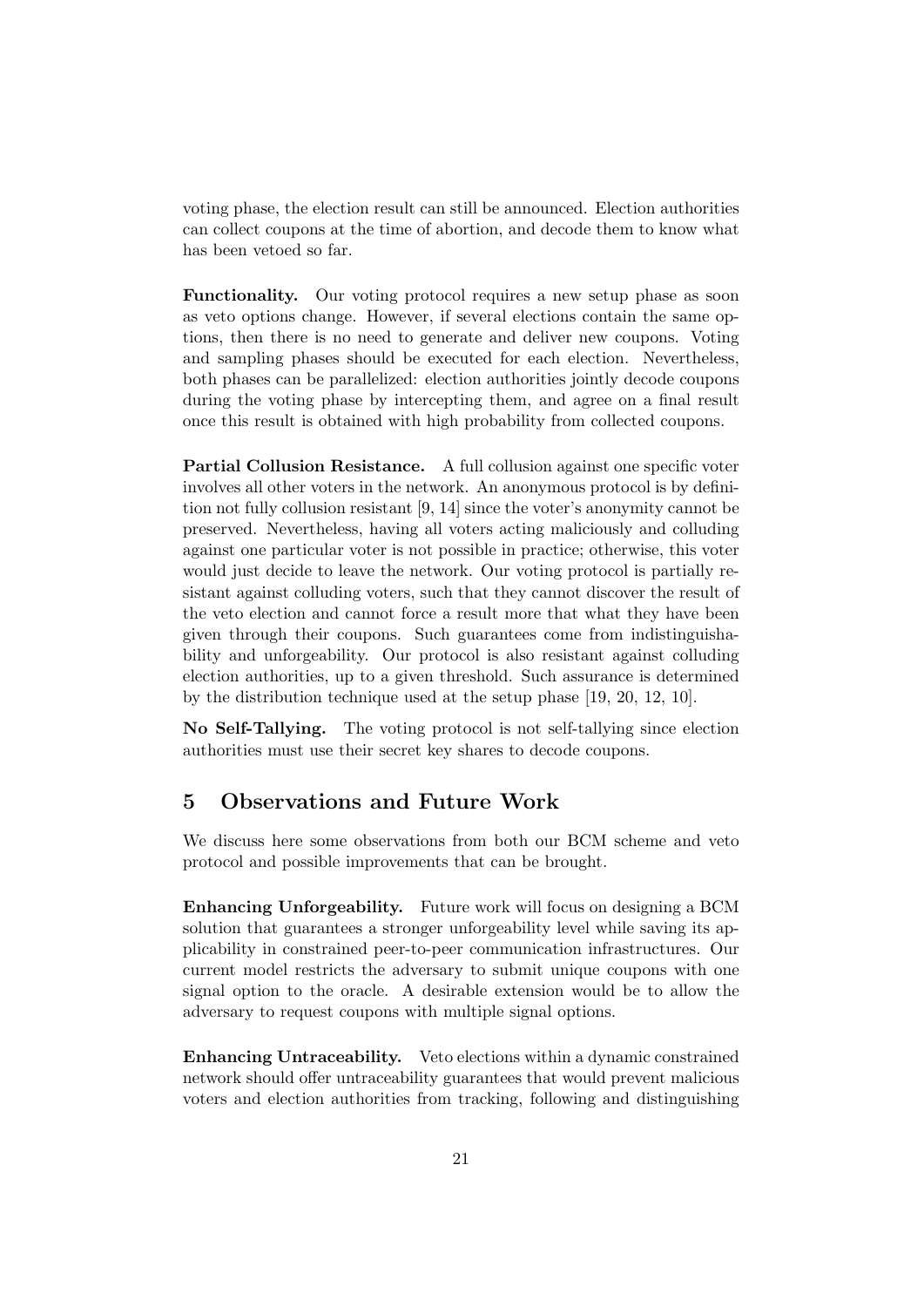coupons. We have proven our solution untraceable based on a model where the adversary is only given the public key material and access to a coupon generation oracle. Such model can be strengthened by giving the adversary either the secret key material or access to a coupon decoding oracle. In the full version of the paper, we present three stronger untraceability models and discuss the benefits and limitations of such models regarding our solution and the ones from [2, 3, 5].

Accountability. For our scenario, we believe anonymity is more important than accountability. However, it is possible to add some accountability to the system. For instance, we can design a threshold system of accountability, such that if fewer voters than the threshold number submit vetoes, then they will be identifiable by someone with the appropriate secret key. On the other hand, if more voters than the threshold number submit vetoes, then they cannot be identified. We discuss this further in the full version.

Unauthorized Voters. Election authorities can forbid some voters to veto by giving them  $n+1$  dummy coupons. Since dummy and signal coupons are indinstinguishable, these voters are not aware of being unauthorized to veto. In our scenario, this setting enables the organizers to specifically authorize experienced demonstrators to decide for demonstration cessation, while inexperienced ones cannot. To go easier on their egos, the latter are not told directly that they have no veto competence. We stress that this is entirely optional.

# 6 Conclusion

In this paper, we proposed an extension of Blazy-Chevalier BCM scheme [5] to enable the quiet propagation of multiple signals. Our BCM solution is proved secure with relation to indistinguishability and unforgeability properties. We also defined a new security notion, that is untraceability, and showed that our BCM construction satisfies it. Finally, based on our enhanced BCM, we presented an efficient and reliable veto protocol using peer-to-peer communications over unreliable networks.

# Acknowledgments

This work was supported by the the Luxembourg National Research Fund and the Research Council of Norway for the joint project SURCVS.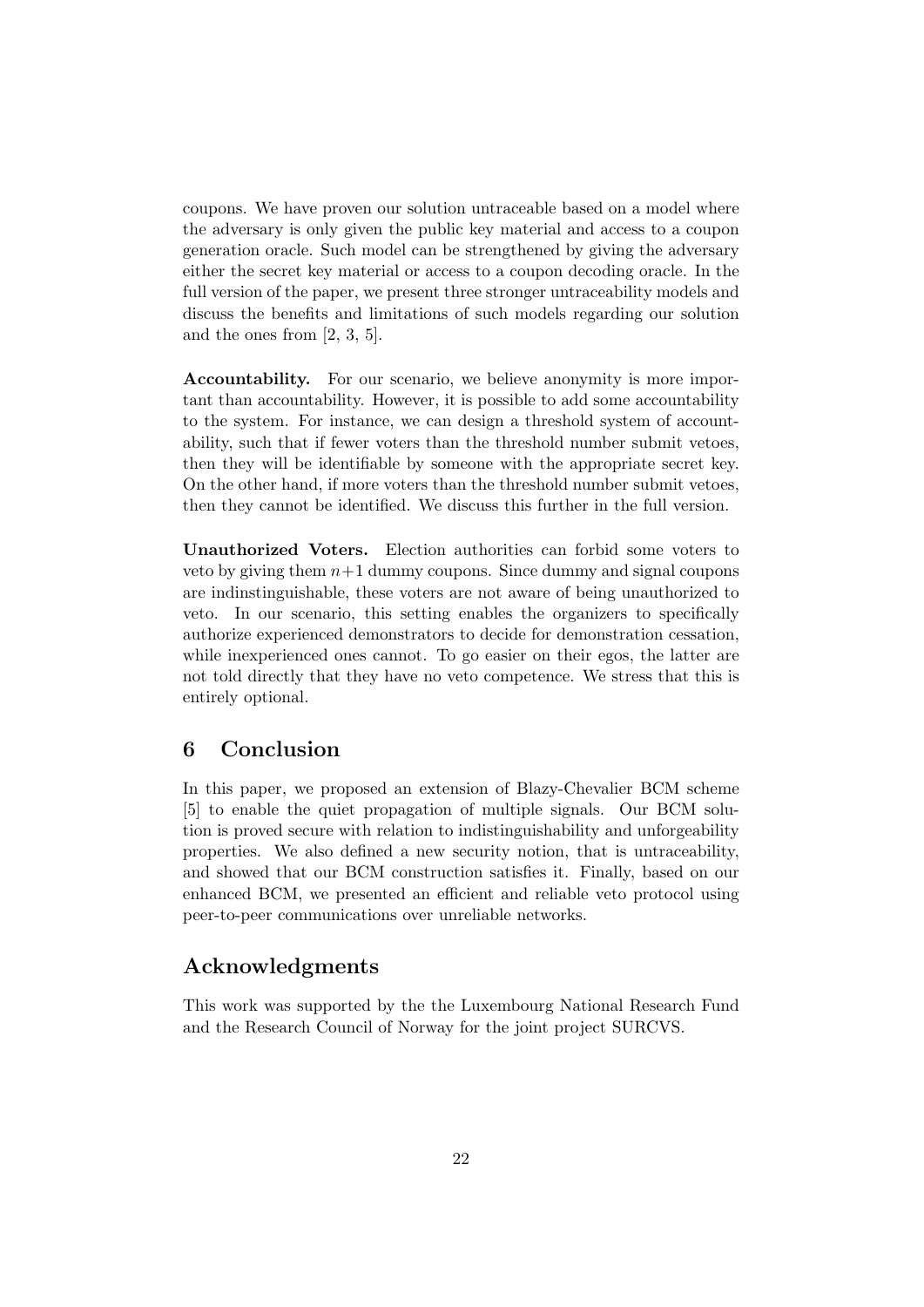# References

- [1] M. Abe, G. Fuchsbauer, J. Groth, K. Haralambiev, and M. Ohkubo. Structure-preserving signatures and commitments to group elements. J. Cryptol., 29(2):363–421, Apr. 2016.
- [2] J. Aspnes, Z. Diamadi, K. Gjøsteen, R. Peralta, and A. Yampolskiy. Spreading alerts quietly and the subgroup escape problem. In Proc. of the 11th International Conference on Advances in Cryptology, ASI-ACRYPT'05, pages 253–272. Springer, 2005.
- [3] J. Aspnes, Z. Diamadi, A. Yampolskiy, K. Gjøsteen, and R. Peralta. Spreading alerts quietly and the subgroup escape problem. J. Cryptol., 28(4):796–819, Oct. 2015.
- [4] S. Bag, M. A. Azad, and F. Hao. Priveto: a fully private two-round veto protocol. IET Information Security, 13(4):311–320, July 2018.
- [5] O. Blazy and C. Chevalier. Spreading alerts quietly: New insights from theory and practice. In Proc. of the 13th International Conference on Availability, Reliability and Security, ARES'18, pages 30:1–30:6. ACM, 2018.
- [6] D. Boneh, C. Gentry, and B. Waters. Collusion resistant broadcast encryption with short ciphertexts and private keys. In Proc. of the 25th International Conference on Advances in Cryptology, CRYPTO'05, pages 258–275. Springer-Verlag, 2005.
- [7] F. Brandt. Efficient cryptographic protocol design based on distributed El Gamal encryption. In Proc. of the 8th International Conference on Information Security and Cryptology, ICISC'05, pages 32–47. Springer-Verlag, 2006.
- [8] E. Bresson, O. Chevassut, and D. Pointcheval. Dynamic group Diffie-Hellman key exchange under standard assumptions. In Proc. of the International Conference on Advances in Cryptology, EUROCRYPT'02, pages 321–336. Springer-Verlag, 2002.
- [9] D. Chaum. The dining cryptographers problem: Unconditional sender and recipient untraceability. J. Cryptol., 1(1):65–75, Mar. 1988.
- [10] P. Feldman. A practical scheme for non-interactive verifiable secret sharing. In Proc. of the 28th Annual Symposium on Foundations of Computer Science, SFCS'87, pages 427–438. IEEE Computer Society, 1987.